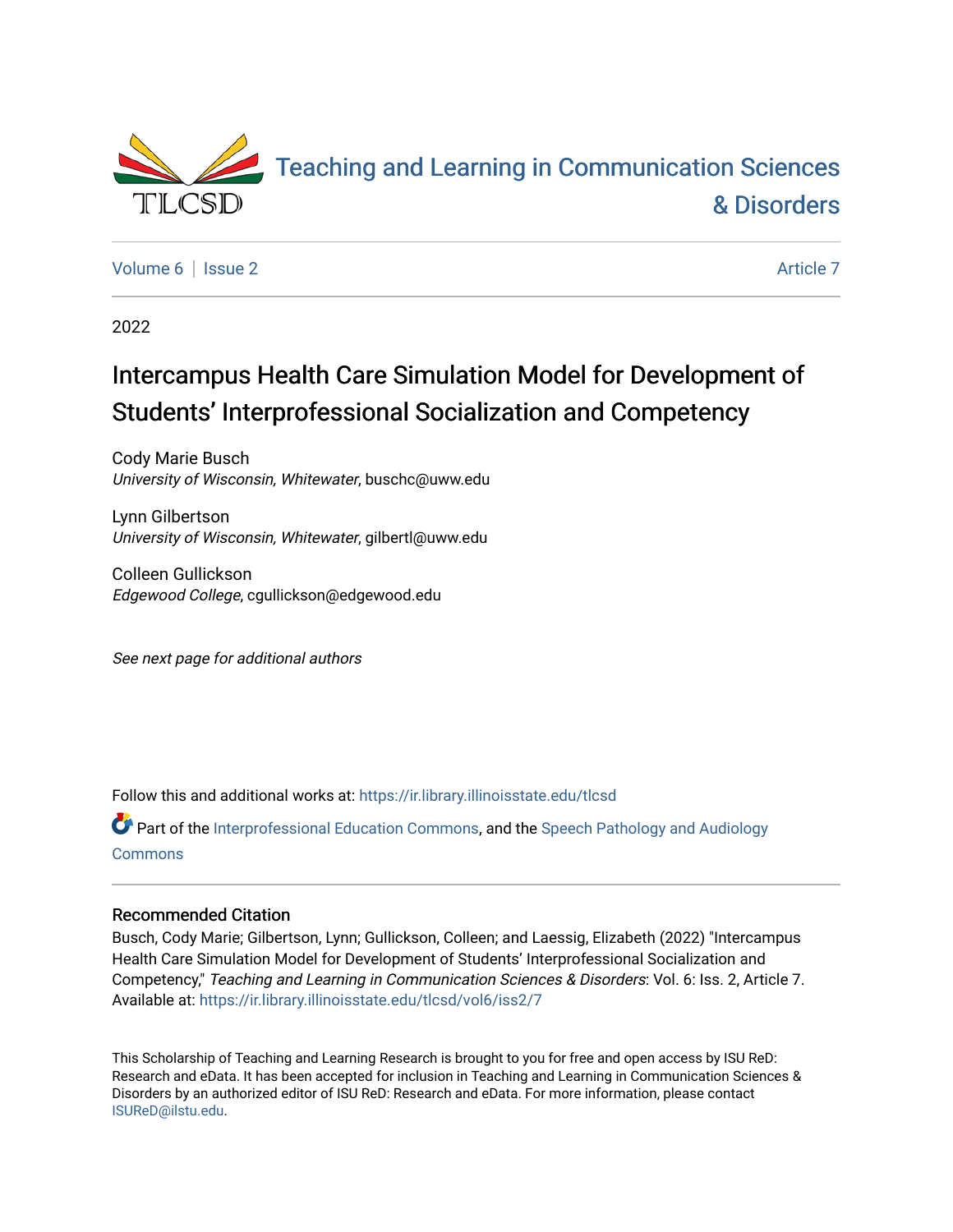## Intercampus Health Care Simulation Model for Development of Students' Interprofessional Socialization and Competency

#### Cover Page Footnote

The authors extend much appreciation to Kristin Hildebrandt, Elizabeth Mullikin, and Kristin Gabriel for their support of this project.

#### Authors

Cody Marie Busch, Lynn Gilbertson, Colleen Gullickson, and Elizabeth Laessig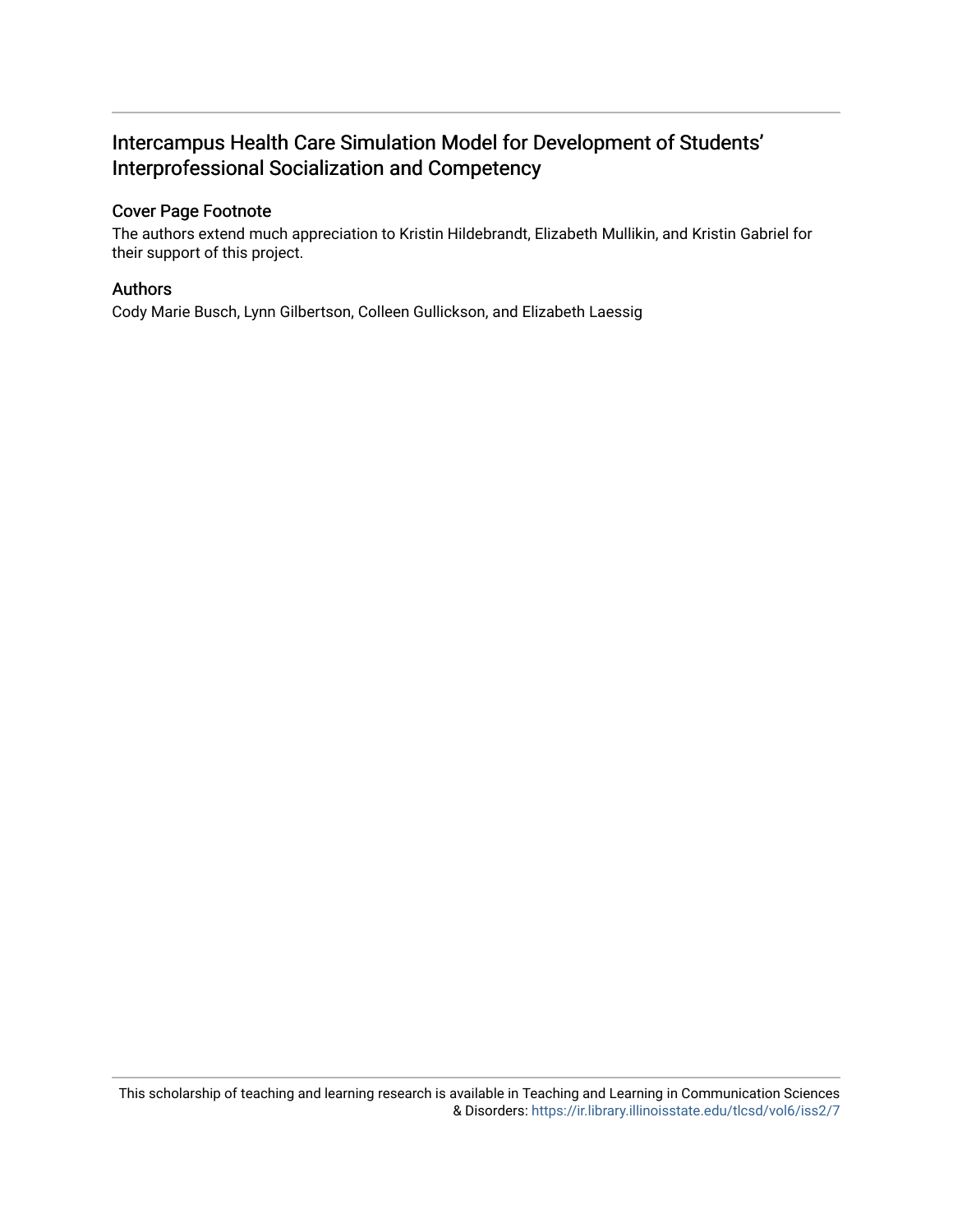Simulated learning experiences (SLE) between healthcare professionals are recognized as a viable means to achieving proficiency of interprofessional practice competencies (International Nursing Association for Clinical Simulation and Learning, 2016c). The Interprofessional Education Collaborative (IPEC) noted that in order to achieve improved competency for interprofessional collaborative practice (ICP), students should engage in continuous development and learning to be better prepared to enter the workforce (Interprofessional Education Collaborative, 2016). Despite this, 71% of surveyed speech-language pathologists (SLPs) and audiologists reported lack of formal education or training on ICP (American Speech-Language-Hearing Association, 2019). Further, the majority of respondents reported that their interprofessional skills were learned on the job or self-taught. Given that SLPs and nurses interact as part of an interdisciplinary team in various settings including hospitals, skilled nursing facilities, and outpatient settings, the presented intercampus model provided an opportunity for students to learn with colleagues from a different discipline. As such, simulated learning experiences offer students across the interdisciplinary spectrum an opportunity to deconstruct educational silos and learn across disciplines to improve health care outcomes.

#### **Background**

A systematic review completed in 2018 found that interprofessional education (IPE) integrated into medical fields resulted in better acquisition of content knowledge, competencies, and dispositional qualities appropriate for professionals (Guraya & Barr, 2018). IPE, which prepares students for ICP is, "When two or more health professions learn about, from, and with each other to foster effective collaboration and improve the outcomes and quality of care" (World Health Organization, 2010, p. 7). Further, the American Speech-Language-Hearing Association (ASHA) Ad Hoc Committee on IPE reinforced commitment for advancement of initiatives for better preparation of speech-language pathology and audiology graduate students to enter the workforce (Burkard et al., 2013). Interprofessional SLEs allow students to gain experience and practical application of knowledge for each content area as required by ASHA and facilitates effective problem-solving and communication within a team (Eichorn et al., 2020; Goldberg, 2015). According to ASHA, 78% of healthcare SLPs, 81% of school-based SLPs, and 82% of audiologists reported that they engaged in ICP in their primary work settings. However, only 44% of healthcare SLPs, 43% of school-based SLPs, and 33% of audiologists reported that they felt prepared to effectively participate on teams of professionals (American Speech-Language-Hearing Association, 2019).

**IPE Standards.** IPE is necessary in allied health professions for emphasis on a holistic plan of care. The ASHA Ad-Hoc Committee was tasked with determining the education and competencies of IPE for undergraduate and graduate programs in SLP and audiology. They identified four key areas to address including: (a) education on interprofessional practice (IPP) for faculty, staff, and practitioners, (b) communication with other healthcare organizations, (c) research to measure effectiveness of IPP learning experiences, and (d) modifications to standards for certification and licensure (Burkard et al., 2013). ICP engages multiple health care disciplines who work in collaboration with the patient, families, and communities with a goal of high-quality care (Interprofessional Education Collaborative, 2016).

In 2020, ASHA implemented new certification standards that included collaboration between professionals. The new standard indicates that student experiences need to be sufficient in breadth and depth to achieve the ability to "manage the care of individuals receiving services to ensure an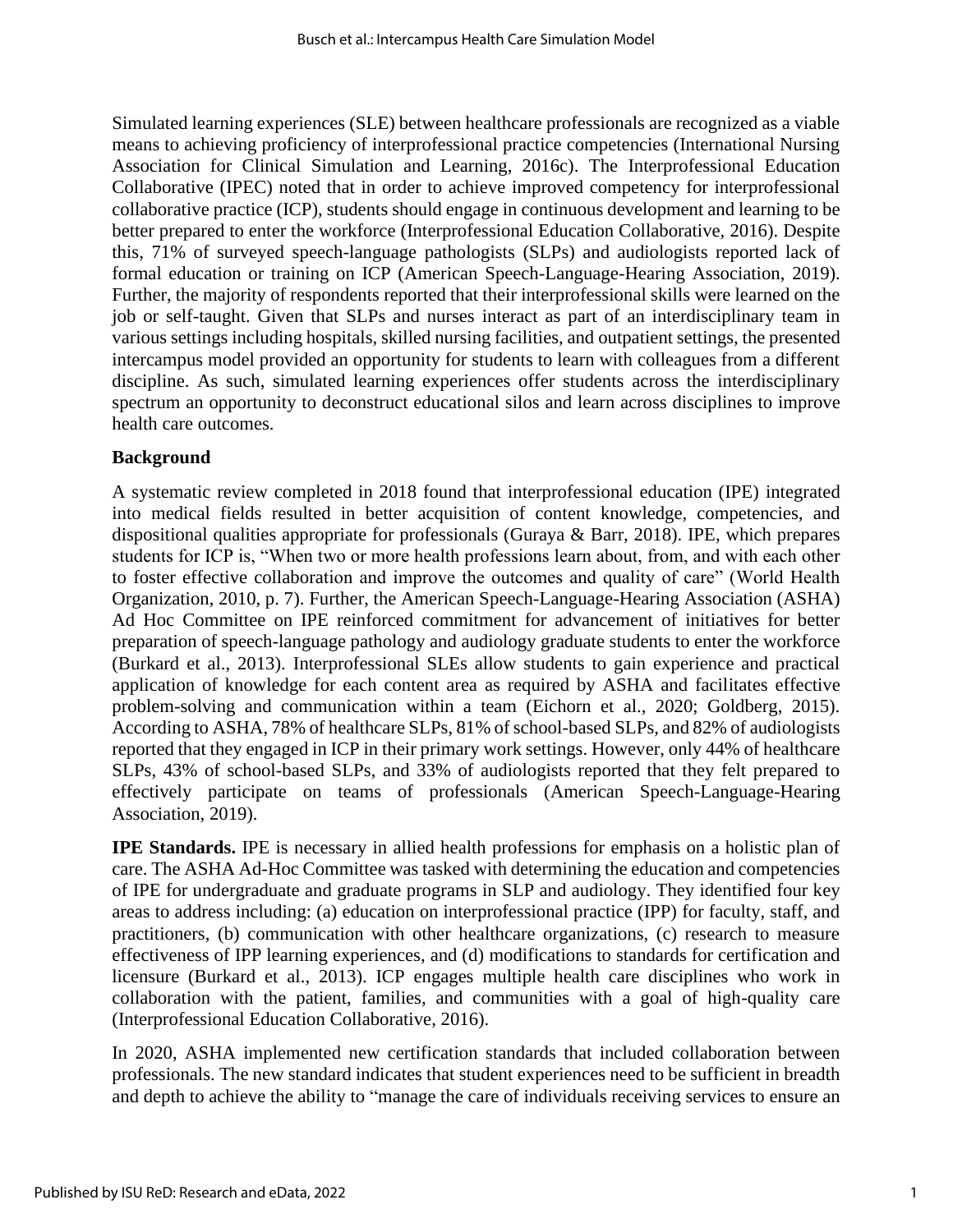interprofessional, team-based collaborative practice" (American Speech-Language-Hearing Association, 2020, para. 30). Further, the Council on Academic Accreditation (CAA) which establishes accreditation standards for SLP and audiology programs, updated its standards in 2017 to include knowledge and skills related to IPE and ICP. The CAA indicates that IPE/ICP needs to be infused through both academic and clinical courses (American Speech-Language-Hearing Association, 2020). Standard 3.1.1 of the Professional Practice Competency for collaborative practice states, "Understand how to apply values and principles of interprofessional team dynamics and understand how to perform effectively in different interprofessional team roles to plan and deliver care—centered on the individual served—that is safe, timely, efficient, effective, and equitable" (Council on Academic Accreditation, 2020, p. 11). These requirements are consistent with the IPE/ICP standards for nurse education. The accreditation standards defined by the American Association of Colleges of Nursing (AACN) defines interprofessional partnership as, "intentional collaboration across professions and with care team members, patients, families, communities, and other stakeholders to optimize care, enhance the healthcare experience, and strengthen outcomes" (American Association of Colleges of Nursing, 2021).

These recommendations are consistent with the World Health Organization (WHO) that recognized the need for more healthcare workers who are highly competent to serve the growing and diverse healthcare needs across the globe (World Health Organization, 2010). Further, there is a need to develop effective members of the workforce who not only recall skills and applicable knowledge but also exemplify the ability to adapt, use critical judgement, and demonstrate the capacity to work well with peers (Meizrow, 1997). The Institute of Medicine (IOM) has called for enhanced IPE to strengthen patient centered care through the work of interdisciplinary teams (Institute of Medicine, 2015).

**Benefits of IPE.** IPE has several benefits which include better job satisfaction, more effective problem solving for complex issues, and changing inaccurate perceptions of other professionals' roles (Guraya & Barr, 2018). Evidence to support ICP simulated learning experiences integrated into the curriculum include a deeper understanding and respect for various professionals, the ability to view the patient and healthcare setting holistically, and the development of communication skills as they relate to working on a team (Copley et al., 2007; Goldberg, 2015; Shorland et al., 2018). Dudding and Nottingham (2018) surveyed accredited SLP graduate programs and found that simulation helped prepare students for off-campus placements and put academic content into practice. Further, students who participated in an IPE simulation experience reported better confidence, greater understanding of roles and responsibilities, better overall preparedness, better awareness of the leadership role on an ICP team, and increased readiness and willingness to collaborate (Oxelmark et al., 2017; Weir-Mayta et al., 2020). According to the IOM, IPE integrated in healthcare promotes greater productivity, a more comprehensive plan of care, and improved quality of care (Institute of Medicine, 2015).

**Barriers.** Evidence available to provide a rationale for IPE coupled with SLEs is noted in health care literature but is discipline specific (Guraya & Barr, 2018). Simulation as a teaching methodology is new in the education of SLPs. SLP training programs are interested in using simulation to train students; however, limited knowledge on simulation for SLP students contributes to lack of implementation (Dudding & Nottingham, 2018). There are limited studies focused on simulation for SLP students and studies specific to SLP students are generally small and vary greatly in their design (Shorland et al., 2018). Further, literature to address the interdisciplinary work between SLP and Nursing students is minimal. Several barriers for ICP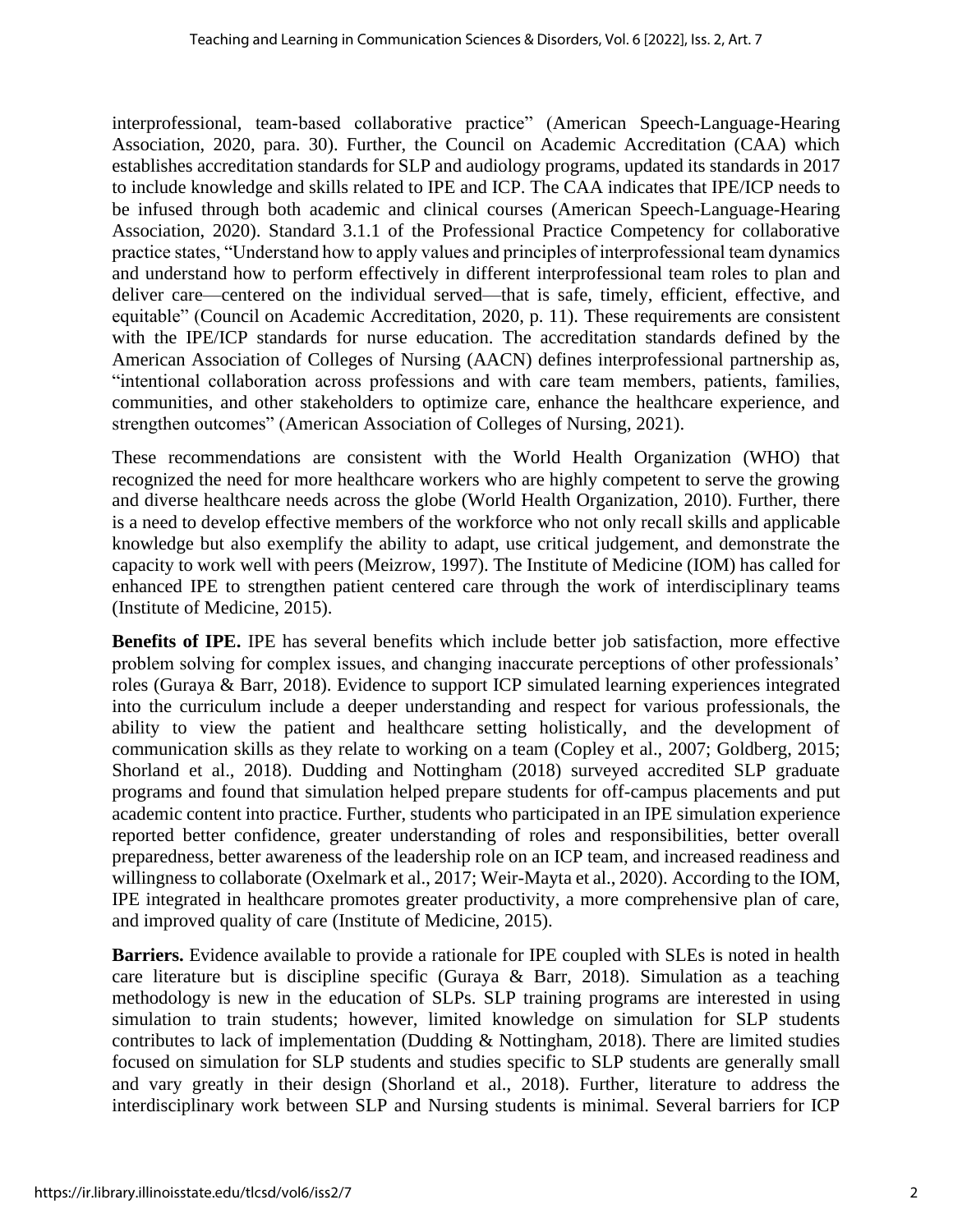implementation include: (a) limited time to collaborate, (b) high caseload, (c) limited understanding of various roles, (d) lack of training, and (e) limited support from administration (American Speech-Language-Hearing Association, 2019).

Meeting the IPE/ICP requirement presents unique challenges to colleges and universities that have SLP programs but do not offer other professional medical programs such as pharmacy, pre-med, nursing, occupational therapy, or physical therapy. As such, IPE opportunities are sought out through collaborative partnerships. The college and university described in this study offer limited programs for IPE opportunities. Faculty from both institutions realized the benefits that an interdisciplinary simulation could offer. To effectively implement IPE SLEs through an intercampus partnership, it is essential to understand the underlying theories, competencies, and models associated with best practice.

**Theoretical Framework and IPE Models.** Cognitive learning theory and constructivism are foundational for clinical simulation pedagogy and reinforce the need to deviate from didactic teaching methods and integrate meaningful, experiential learning opportunities. Simulation facilitators monitor for cognitive overload, guide the link between old and new concepts, provide clear objectives, and model skills as appropriate (Nestel & Bearman, 2015; Rutherford-Hemming, 2012). Constructivism enables simulation participants to make sense of new learning through actual hands-on experiences (Nestel & Bearman, 2015). Practicing in a low risk environment and opportunities for meaningful reflection allow for critical thinking and modification of behaviors for future learning opportunities (Nestel & Bearman, 2015; Rutherford-Hemming, 2012). Kaldheim and colleagues (2020) found that a physical experience with applicable problem-solving helped generalize knowledge and skills into clinical practice.

IPEC, established in 2009, developed competencies for ICP that focused on a broader context to engage students in various areas of study and/or professions (Interprofessional Education Collaborative, 2016). ASHA and the Commission on Collegiate Nursing Education (CCNE) are members of the accrediting body for IPEC. IPEC identified four core competencies for ICP including: (a) Values/Ethics for Interprofessional Practice, (b) Roles/Responsibilities, (c) Interprofessional Communication, and (d) Teams and Teamwork with sub-competencies for further clarity (Interprofessional Education Collaborative, 2016, p. 10). The IPEC core competencies provide a standardized framework from which healthcare education programs can develop meaningful IPE opportunities and determine if these types of learning opportunities fit within the mission, vision, and standards for their programs.

Knowledge of IPE models for SLP graduate students and best practice recommendations from IPEC aids in the development of unique experiences. Studies have implemented IPE SLEs with various models for execution. Potter and Allen (2013) created an IPE SLE for SLP and nursing students, who were all from the same campus, focused on a clinical bedside swallow examination. Roberts and colleagues (2019) developed an IPE workshop for students and healthcare professionals using the IPEC core competencies that allowed for interprofessional discussion groups. Saldanha and colleagues (2020) organized a virtual simulation event with students and professionals on their campus that engaged approximately 150 students across a variety of disciplines in virtual breakout rooms for collaboration and discussion on a case. The theories, competencies, and models outlined served as a foundation in the development of the IPE SLE described here.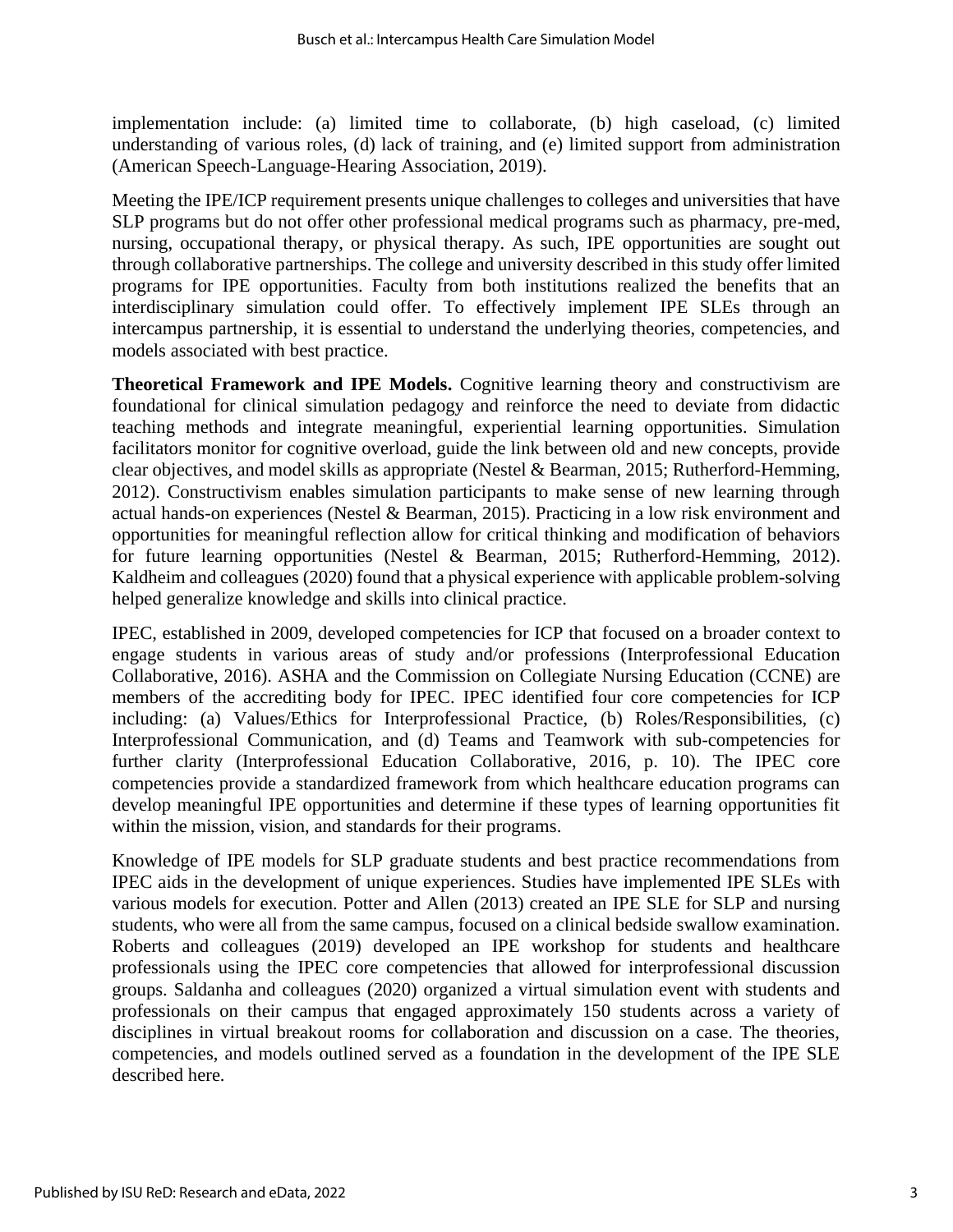#### **Purpose**

Both Master of Science Speech-Language Pathology (MS-SLP) and Bachelor of Science in Nursing (BSN) clinical education programs have standards that require and/or emphasize development of interprofessional skills and collaborative practice. However, published models of IPE most often include clinical training programs housed in the same campus or system with strong hospital affiliations and multiple allied health programs. In 2018, there were 4,324 postsecondary institutions in the United States (Carnegie Classification of Institutions of Higher Education, 2018). The majority of these institutions are baccalaureate or master's colleges. Given the program requirements and benefits of IPE, the current paper aims to present an intercampus IPE health care simulation model that can be applied to programs that have limited access to a variety of interprofessional programs and complimentary medical specialties at their home institution. This model of an intercampus IPE health care simulation is unique in that it not only connects faculty, staff, and students across programs and specialties, but also across campuses in a region. This model offers guidance and consideration to accommodate a wider range of institutions considering IPE implementation through various healthcare simulations.

#### **Methods**

The following methods section details the specifics of the case study used to evaluate the intercampus health care simulation model for development of students' interprofessional socialization and competency. Recognizing that the specific case study presented might not fit the situations of other departments interested in intercampus IPE health care simulation, Figure 1 provides an overview of the essential and generalizable components of the intercampus IPE health care simulation model from initiation through assessment. Further, the model shows that creation of an intercampus simulation experience requires consideration of learning theories, coordination of various components, and the need for continuous assessment and revision of the experience.

#### **Figure 1**

*Intercampus Healthcare Simulation Model* 

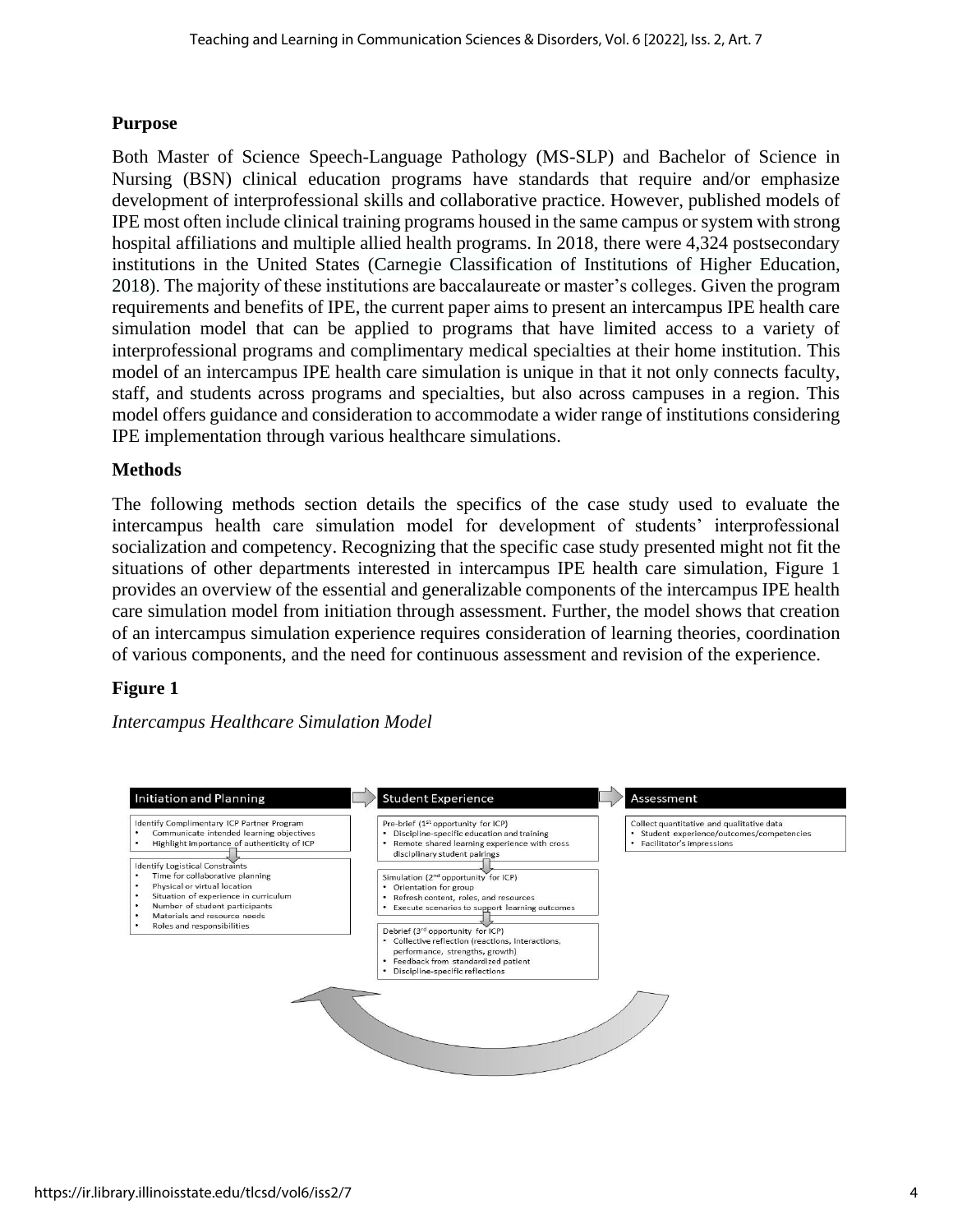**Initiation.** A critical first step toward a successful partnership was identifying a partner program with complimentary specialty and goals. The primary need for the MS-SLP program was ICP in an inpatient setting; the MS-SLP program, however, exists on a campus with no associated teaching hospital or allied health professions outside of counseling and social work. Email correspondence was sent to five regional nursing program administrators to solicit interest and provide context on the program's intended competency focus for the simulation. Nursing programs were targeted because of the high frequency of interaction between SLPs and nurses in an inpatient setting. Additionally, inclusion of BSN students in SLEs are noted to improve SLP students' understanding of other roles and a broader understanding of patient-centered care overall (Weir-Mayta et al., 2020). Addressing communication in the context of a hearing loss is in the scope of practice for speech-language pathologists; therefore, integration of an audiology program into this SLE was not considered. One nursing program responded to the email inquiry and agreed to pursue the SLE.

**Planning.** As noted in Figure 1, logistical constraints were abundant and required substantial efforts to problem-solve towards a successful partnership. Planning included two in-person meetings at the simulation facility. At the first meeting, discussions focused on the desired learning objectives for each set of students, both unique and shared. Modifications to each scenario allowed for discipline-specific tasks that had to be accomplished and shared tasks for MS-SLP and BSN students to complete collaboratively. An existing nursing simulation was modified to achieve the learning objectives with an eye towards authenticity for both professional roles. Tasks and objectives specific to nurses that would be addressed in future SLEs were removed to accommodate the additional content specific to the SLP scope of practice. This attention to detail allowed for clear objectives for each discipline but fair balance of tasks. In addition to mapping the simulated experience from pre-brief to debrief, the faculty discussed the timing of the simulation experience in each program's curriculum to maximize the students' preparation and learning outcomes. It was also important to determine the number of students engaging in the simulation, the materials needed, and the roles and responsibilities of both students and staff from pre-brief to debrief. After several months of asynchronous work on collaborative documents, the simulation collaborators met again at the simulation facility. The second meeting focused on running through the simulation and troubleshooting any areas of concern.

**Learning Objectives.** Discipline specific learning objectives were identified to address areas with limited clinical experience in the individual program curriculum. Further, shared learning objectives between the two disciplines were identified. Learning objectives identified for this IPE SLE were consistent with the IPEC core competencies (Interprofessional Education Collaborative, 2016). Discipline-specific and shared learning objectives are summarized in Figure 2.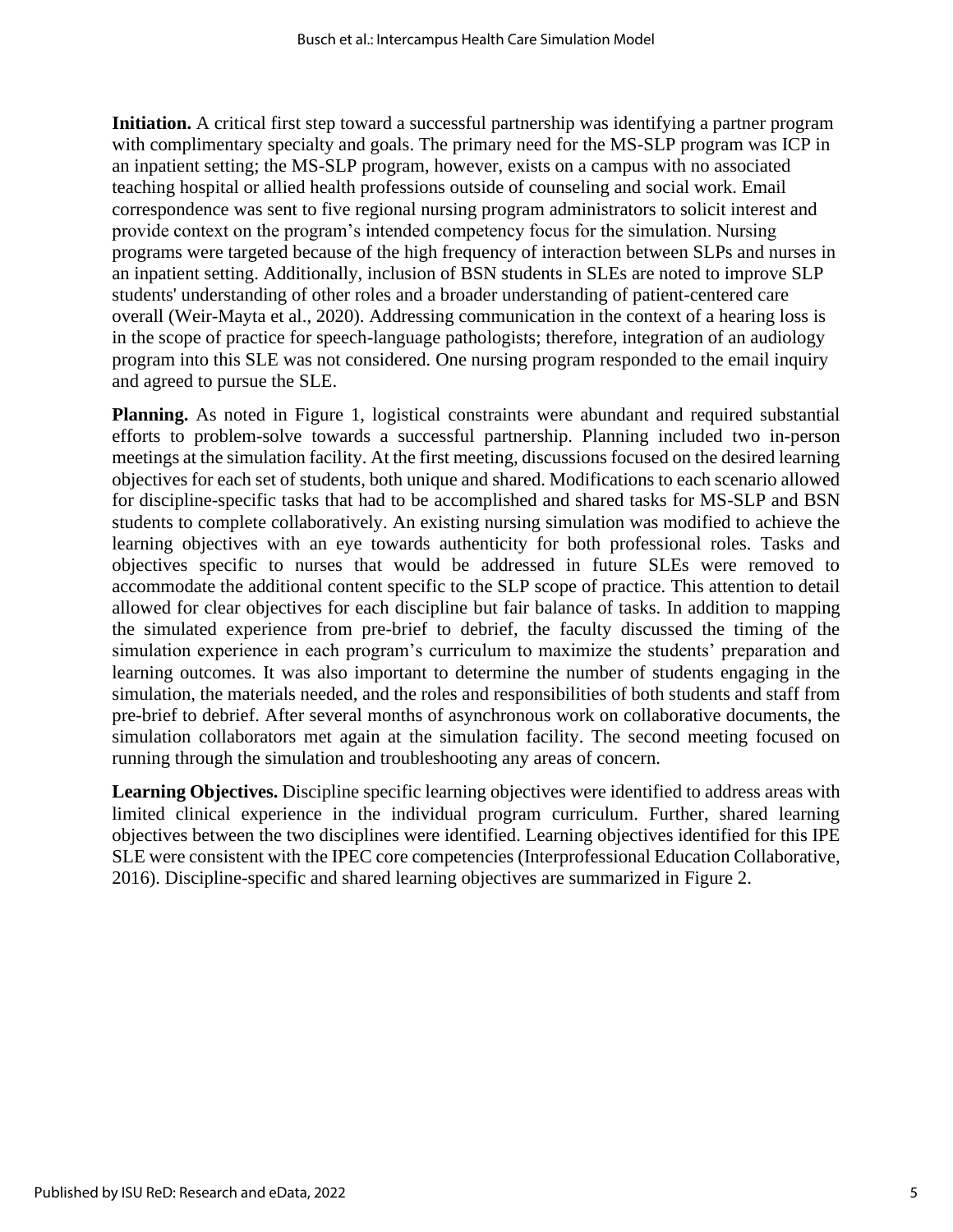### **Figure 2**

*Discipline-Specific and Shared Learning Objectives*

| <b>Speech-Language Pathology Graduate</b><br><b>Student Learning Objectives</b> |                                                                                                                                                                                                                                                                                                  | <b>Nursing Student Learning Objectives</b> |                                                                                                                                                                                                                        |
|---------------------------------------------------------------------------------|--------------------------------------------------------------------------------------------------------------------------------------------------------------------------------------------------------------------------------------------------------------------------------------------------|--------------------------------------------|------------------------------------------------------------------------------------------------------------------------------------------------------------------------------------------------------------------------|
| $\bullet$                                                                       | Identifies primary slp diagnosis for each<br>scenario<br>Prioritizes and implements slp<br>interventions based on patient care needs<br>Provides evidence-based evaluation and<br>treatment interventions for dysphagia,<br>hearing, augmentative and alternative<br>communication, and language | $\bullet$<br>$\bullet$<br>$\bullet$        | Identifies primary nursing diagnosis for<br>each scenario<br>Implements patient safety measures<br>Makes physical assessments based on<br>developmental stage and identifies critical<br>findings related to condition |
| <b>Shared Learning Objectives</b>                                               |                                                                                                                                                                                                                                                                                                  |                                            |                                                                                                                                                                                                                        |
| $\bullet$<br>$\bullet$                                                          | Provides therapeutic patient and family information<br>Identifies and integrates past medical history<br>Demonstrates effective teamwork within assigned roles<br>Demonstrates effective interdisciplinary communication with members of the healthcare<br>team                                  |                                            |                                                                                                                                                                                                                        |

**Study Participants.** A total of 14 students (seven MS-SLP and seven BSN) participated in the SLE. All students completed the SLE as part of their semester practicum requirement, meaning students did not elect to participate. IRB approval was obtained in order to retrospectively analyze the data that was collected as part of routine educational practices. The MS-SLP student group included all females ranging in age from 22-24 years of age  $(M = 23 \text{ years})$  and were assigned randomly to a simulation scenario and BSN simulation partner. MS-SLP students had completed three semesters of a five-semester program and earned eighteen academic credits and nine clinical credits at the graduate level. MS-SLP students had participated in two discipline specific SLEs prior to this IPE SLE. They were concurrently enrolled in six academic credits and three clinical credits during the semester of the SLE. The BSN student group included two males and five females ranging in age from 21-42 years of age (*M =* 24.7 years). BSN students completed previous coursework including twenty-seven credits in math/science prerequisite courses and eighteen credits in Nursing. They previously engaged in three discipline specific SLEs prior to this IPE SLE. BSN students were concurrently enrolled in thirteen nursing credits and were in their third semester of a five-semester program.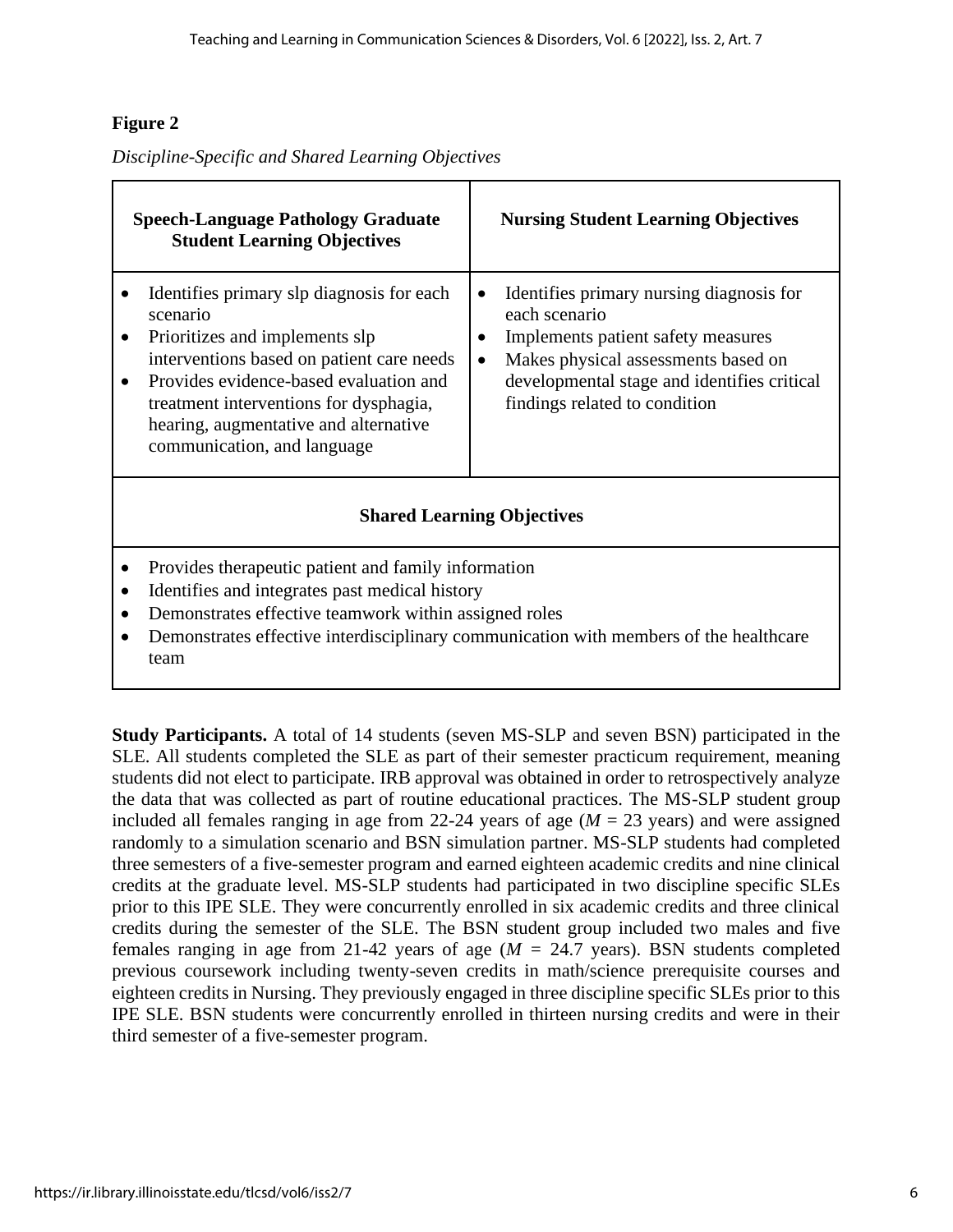#### **Student Experience**

**Pre-Brief.** The pre-brief component of the simulation experience offered time for student preparation. According to Rutherford-Hemming and colleagues (2019), the pre-brief experience also aids in minimizing associated feelings of anxiety for learning through simulation. The prebrief was even more critical given that the students from the two programs had no previous shared experience or interaction and were at different stages of academic programming (i.e., undergraduate versus graduate). According to the International Nursing Association for Clinical Simulation and Learning (INACSL), pre-briefing should be structured, have established expectations, and have activities integrated that help establish trust and respect for the simulation experience (International Nursing Association for Clinical Simulation and Learning, 2016b). As noted in Figure 1, the simulation collaborators focused on two elements: (a) discipline specific education module and training, and (b) a shared learning experience via an educational assignment activity with cross-disciplinary student pairings.

**Discipline-Specific Trainings.** The MS-SLP students participated in a two-hour lecture and training to prepare for the simulation. The lecture portion focused on content domains (dysphagia, augmentative and alternative communication [AAC], expressive and receptive language, and hearing loss) to target low incidence populations with whom MS-SLP students may have limited hands-on clinical experience and was also used to highlight the complexity of various medical conditions. After the lecture, the students were provided with four possible simulation scenarios and were instructed to prepare for all four scenarios. Although students were later provided with their assigned simulation scenario to collaborate with their BSN student partner, the choice to not assign scenarios initially was intentional to encourage preparation for all scenarios. Students were trained on how to complete a chart review through discussion of the medical chart. They were asked to identify diagnoses, medications, and orders from various medical professionals. Students were provided with resources on evaluation measures (e.g., screeners and standardized assessments), intervention activities, and documentation expectations. The intentionality of providing students with resources and materials to prepare for the simulation experience is consistent with the INACSL criteria for best practices in simulation.

BSN students prepared by reviewing the chart for the patient. A medication summary was reviewed noting the prescribed pharmaceuticals the patient received. Further, laboratory tests and treatments were also reviewed in detail. Students developed a tentative plan to care for the patient for all simulation scenarios and considered potential patient and family learning needs, psychosocial needs, and post-hospitalization needs. Finally, Nursing students were given preparation questions to answer prior to coming to the simulation. BSN students were provided with their assigned scenario at a later date.

**Shared Learning Experience.** After discipline specific preparation and training opportunities, the simulation collaborators focused on a shared educational assignment to prepare for the interprofessional simulated learning experience. Students were randomly assigned to a MS-SLP and BSN student pair. Students were expected to contact their cross-disciplinary partner via phone, email, or social media given that the participating campuses were separated by an hour drive. The activity was designed intentionally as a small group collaboration as these types of IPE activities are perceived with greater relevance when compared to lecture format activities (Olson & Bialocerkowski, 2014). Students were provided with a variety of reading materials to educate their partners on discipline specific information. MS-SLP students were tasked with educating their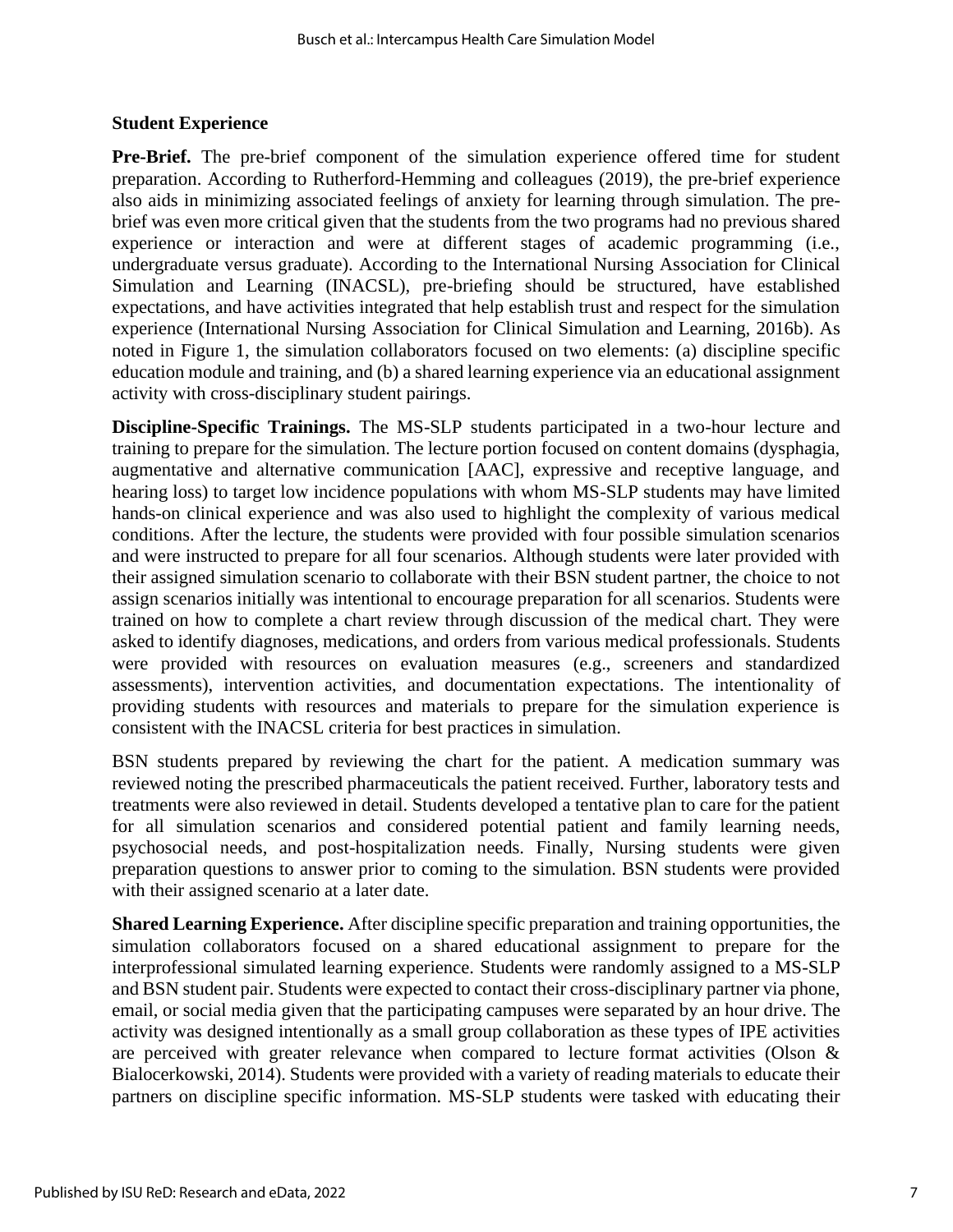BSN partner on the SLP role/scope of practice with the following topics: (a) cognitive/communication deficits specific to left cerebrovascular accident (CVA), (b) nasogastric (NG) tube impact on swallow function, (c) variety of diet textures and rationale for use, (d) augmentative and alternative communication (AAC) methods post CVA, and (e) hearing aid check and care for patients with a hearing loss. BSN students were tasked with educating their MS-SLP student partner on the nurse's role in the following topics: (a) care for the patient with diabetes, (b) care for the patient post stroke (CVA), (c) basic physiological relationship between CVA and diabetes, and (d) care of diabetic foot ulcerations.

Content was further reinforced on the day of the SLE at the simulation facility as the collaborators facilitated a shared in-person 30-minute pre-briefing experience. This was executed immediately before the simulation to provide a brief refresher on the SLP and nurse roles for the assigned topics. The SLP educator and MS-SLP students reviewed videofluoroscopic swallow studies (VFSS), discussed the NG tube with potential impact on swallowing, diet textures and rationale for modified textures, AAC methods post CVA, and hearing aid check and care for a patient with a hearing loss. The nurse educator and BSN students discussed issues related to diabetes (e.g., signs of hypo/hyperglycemia), signs and symptoms of a stroke and anticipated nursing management, and warning signs that other practitioners should be aware of related to hypoglycemia. Students were provided a 15-minute orientation to the physical simulation space including location of supplies, overview of assessment of a live patient, and technology used in the simulation space.

**Simulation**. There were four simulation scenarios with a standardized patient (role assumed by a simulation collaborator). Each scenario built upon information from the previous scenario by progressing through the different stages of care (i.e., admission through discharge) with the same standardized patient. Each scenario ran one time. Four students were assigned to each scenario; two MS-SLP and two BSN students. Additionally, a family member (role assumed by a simulation collaborator) was added in scenarios three and four for continuity and training. Each scenario lasted approximately 15 minutes with MS-SLP and BSN students working together to assess and treat the patient and complete assigned responsibilities. MS-SLP and BSN students who were not directly participating in the simulation scenario were able to view the simulation in a separate room via live video feed and were instructed to observe the simulation (e.g., interactions, language, patient response) and be prepared to discuss during the debrief. By the end of the simulation, each student participated in at least one scenario and observed their peers in the remaining scenarios. Clinical supervisors viewed the simulation through a one-way mirror. For specific scenario information see Figure 3.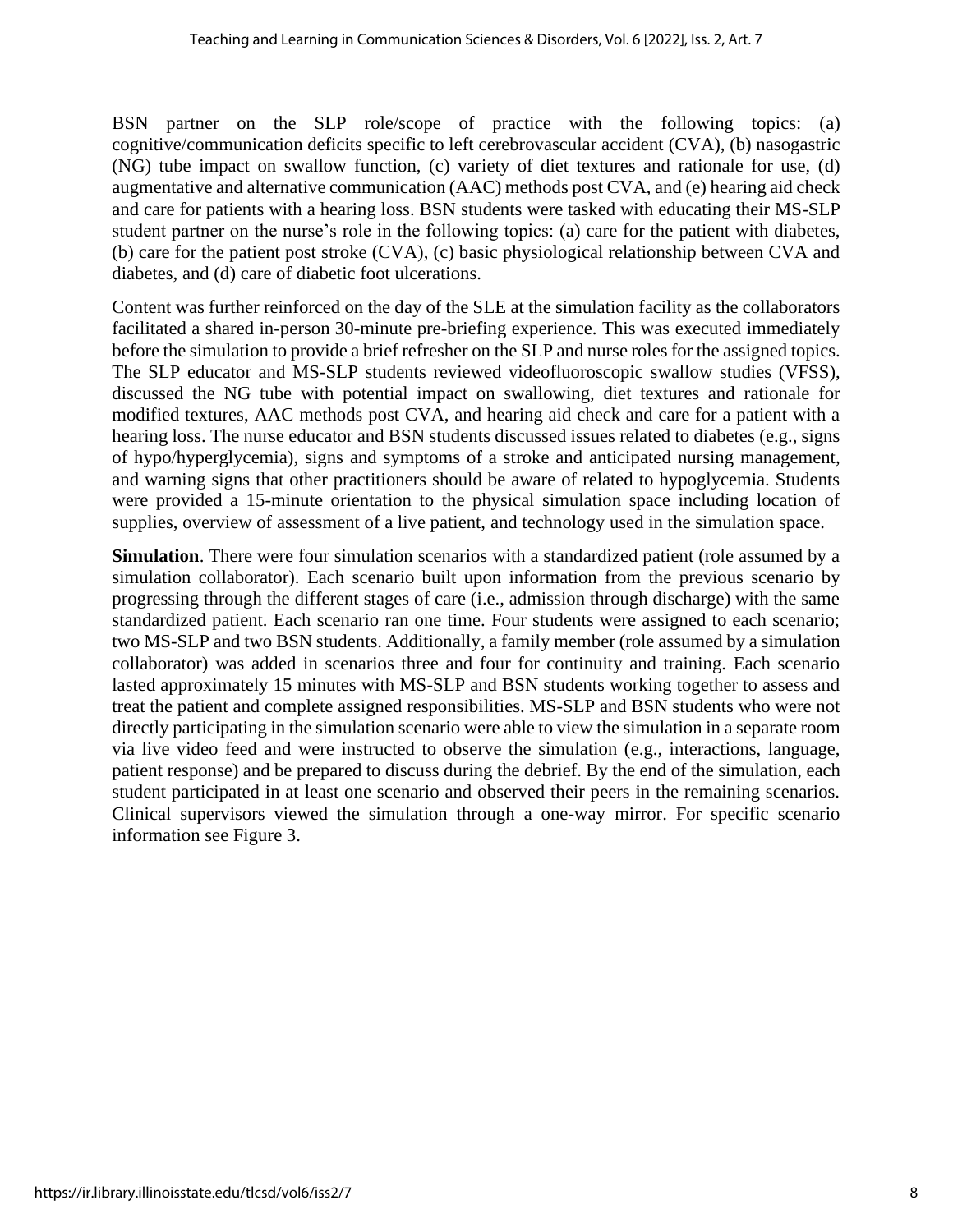# **Figure 3**

*Scenario Expectations*

|            | <b>Patient</b>                                                                                                                                                                                                        | <b>SLP Student</b>                                                                                                                                                                                                                                                                  | <b>Nurse Student</b>                                                                                                                                                                                                                                    |
|------------|-----------------------------------------------------------------------------------------------------------------------------------------------------------------------------------------------------------------------|-------------------------------------------------------------------------------------------------------------------------------------------------------------------------------------------------------------------------------------------------------------------------------------|---------------------------------------------------------------------------------------------------------------------------------------------------------------------------------------------------------------------------------------------------------|
| Scenario 1 | Fatigued; decreased<br>attention; anomia; coughs<br>with any drinking/<br>swallowing saliva;<br>cognition ok; weakness<br>on right side; unhappy<br>about nothing by mouth<br>(npo) status/nasogastric<br>$(ng)$ tube | Complete bedside<br>swallow screen; refer for<br>video swallow study;<br>suggest npo status until<br>testing complete;<br>discuss ng tube and<br>impact on swallowing;<br>identify aphasia<br>symptoms; consider<br>augmentative and<br>alternative<br>communication (aac)<br>tools | Complete full assessment;<br>monitor blood glucose;<br>administer daily<br>medications; confirm diet<br>status; provide education<br>to patient about<br>insulin/meal<br>choices/diabetic care;<br>determine aspiration risk<br>and request slp consult |
| Scenario 2 | Patient returns from<br>Magnetic resonance<br>imaging (mri);<br>shaky/weak/lethargic;<br>confused; difficulty<br>hearing without hearing<br>aid; difficulty with<br>communication; refusing<br>to have ng replaced    | Troubleshoot hearing<br>aid; consider and<br>provide aac tools;<br>provide education to<br>patient regarding<br>condition/tools                                                                                                                                                     | Complete full assessment;<br>treat hypoglycemia;<br>provide education to<br>patient about insulin;<br>review symptoms of<br>stroke; identify difficulty<br>hearing; determine plan<br>for medication<br>administration without ng                       |
| Scenario 3 | Report headache and pain<br>in toe; confused about<br>swallow study results;<br>asks questions about why<br>the stroke happened/long-<br>term effects; worried<br>about toe                                           | Report nail care issue to<br>nursing staff; provide<br>education to patient<br>regarding results of<br>swallow study; provide<br>education on<br>compensation for safe<br>intake                                                                                                    | Complete full assessment;<br>educate on diabetic nail<br>care/wound care; clean toe<br>wound and place gauze;<br>administer medications/IV<br>antibiotic; pain<br>management;<br>identify/attend to safety<br>issues                                    |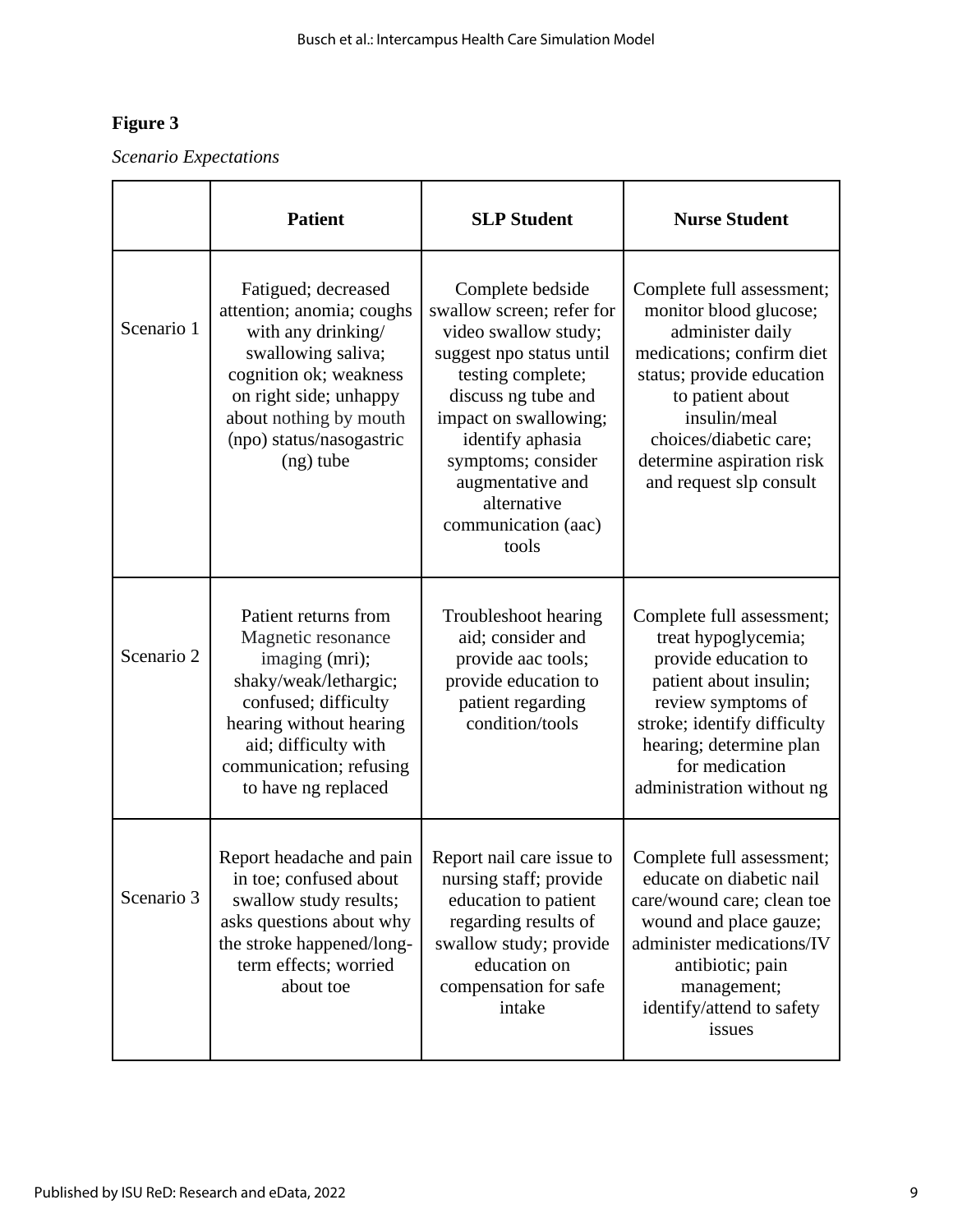|            | <b>Patient</b>                                                                                                                                                                                       | <b>SLP Student</b>                                                                                                                                                                                                                                       | <b>Nurse Student</b>                                                                                                                   |
|------------|------------------------------------------------------------------------------------------------------------------------------------------------------------------------------------------------------|----------------------------------------------------------------------------------------------------------------------------------------------------------------------------------------------------------------------------------------------------------|----------------------------------------------------------------------------------------------------------------------------------------|
| Scenario 4 | Unable to reach tray<br>(right-sided weakness);<br>family member brought<br>cookies; coughing with<br>eating/drinking; frustrated<br>with inability to eat<br>preferred foods;<br>continued weakness | Identify inappropriate<br>food item; set-up tray on<br>left side; reassess<br>hearing aid; provide<br>education to<br>patient/family regarding<br>food choices; review<br>swallow exercises;<br>provide education on<br>precautions to follow at<br>home | Complete full assessment;<br>monitor blood glucose;<br>provide<br>education/discharge<br>planning; identify/attend<br>to safety issues |

**Debrief.** The debriefing opportunity is often highlighted as a key strength of the simulated learning experience (Clinard & Dudding, 2019). Figure 1 highlights three unique components of the debrief experience including collective reflection, feedback from the patient, and discipline-specific reflections. Consistent with the INACSL Standards of Best Practice (International Nursing Association for Clinical Simulation and Learning, 2016a), shared and program specific debriefing sessions took place immediately after the simulation. The INACSL recommends that the debriefing session provide the opportunity for individual and team performance reflection and the discussion be primarily driven by the participants as they "critically analyze their own performance and provide input into other's performance" (International Nursing Association for Clinical Simulation and Learning, 2016, S22). Initially, all students and simulation collaborators gathered together to debrief and reflect. Students were given the opportunity to reflect on their individual and/or team performance. Simulation collaborators facilitated a shared discussion about strengths and opportunities for growth. Students were provided with feedback from the simulation collaborators and the standardized patient (SP) actor who was also part of the collaborating team. Previous studies documented the value of SP feedback in providing students with personal reactions and comments on interactions that mostly reflect how statements and interactions would be perceived by actual patients and caregivers (Eichorn et al., 2020; Nestel & Bearman, 2014). This leads to a deeper understanding of the overall experience (Eichorn et al., 2020; Nestel & Bearman, 2014). The SP provided constructive feedback on the importance of maintaining dignity and self-determination for the patient. For example, during the simulation the students spoke more to the SP's sister (role assumed by another simulation collaborator) as opposed to communicating directly with the SP. Additionally, the students received feedback on how to better support an individual with a hearing loss and how to adjust their communication based on hearing status. Finally, the MS-SLP and BSN students and instructors split into separate rooms so that each group of students could have a discipline specific debriefing and reflection opportunity. Time devoted to each discipline was necessary as IPEC core competencies encourage competence in professional scope of practice and the recognition of the unique role each member of the IPP team plays (Interprofessional Education Collaborative, 2016).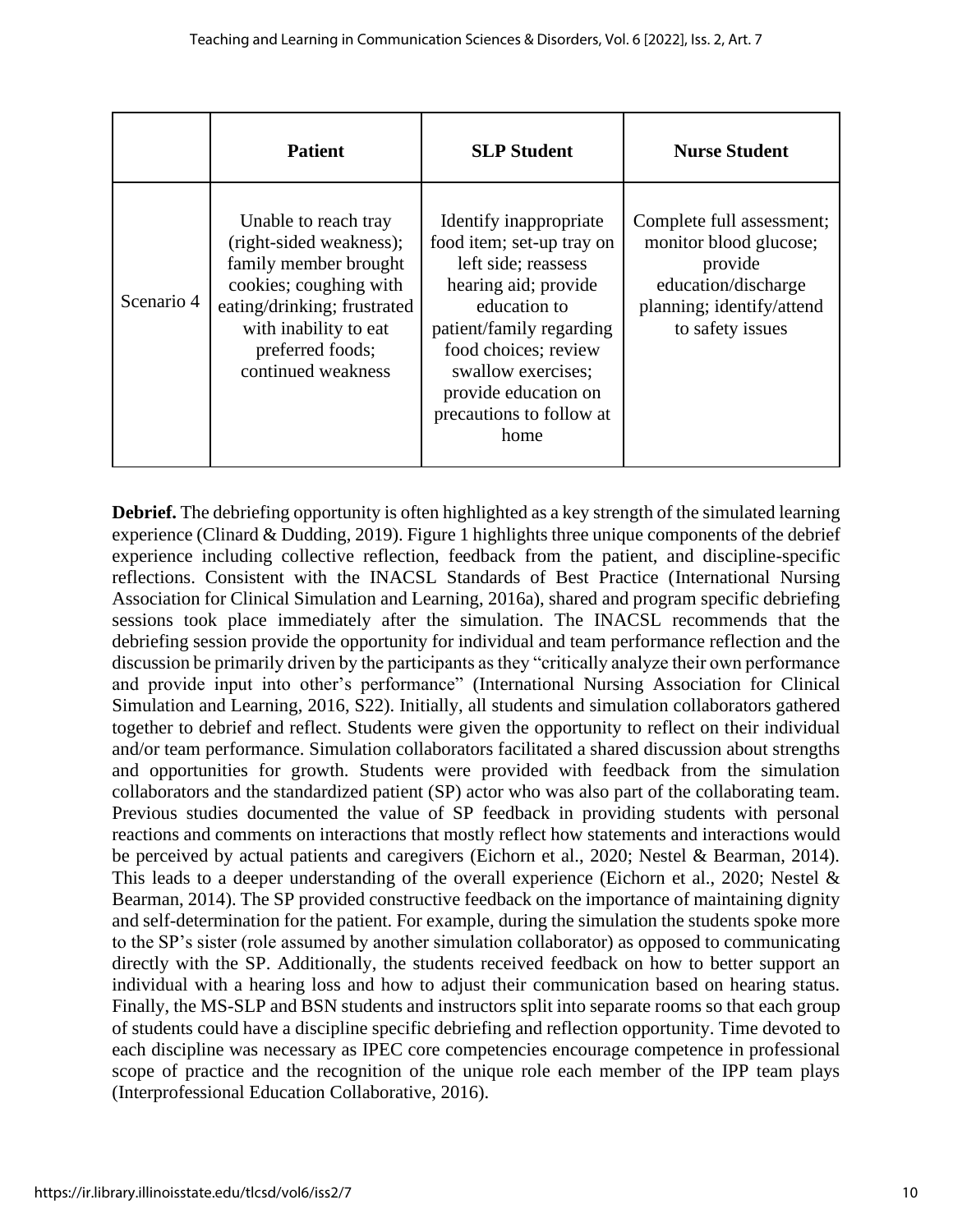#### **Assessment**

Assessment of the intercampus IPE healthcare simulation included informal and formal measures. Informally, the simulation collaborators gathered after the simulation debrief to discuss strengths and opportunities to improve the collaborative simulation experience. Progress towards attainment of several of the 2020 standards and implementation procedures for the Certificate of Clinical Competence in Speech-Language Pathology (CCC-SLP) were captured in student evaluations (see Appendix). Formally, The Interprofessional Socialization and Valuing Scale-21 (ISVS-21; King et al., 2016a) was used to quantify the perceptions of all fourteen students who participated in the IPE SLE experience.

The ISVS-21 is a 21-item unbalanced 7-point Likert-scale self-report post-test tool used to assess change in interprofessional socialization as a result of IPE (King et al., 2016b). The ISVS-21 asks students to consider the degree to which they display specific behaviors, hold certain opinions, or demonstrate described attitudes after participating in IPE or clinical practice (King et al., 2016b). Responses are measured on a 7-point scale with seven indicating "To a Very Great Extent," four indicating "To a Moderate Extent," and one indicating "Not at All." Students can indicate zero if they feel that the statement does not apply to them. The ISVS-21 was validated for use with students in healthcare disciplines and has a Cronbach's alpha of 0.90. Benefits of the ISVS-21 include ease of administration, relevance for educational purposes, and a holistic perspective on team socialization through collaboration (De Vries et al., 2016; King et al., 2016b). It is important to clarify that this tool was not designed to measure effectiveness, rather; it was used to measure student's perceived change after they participated in the IPE activity. The retrospective post-test evaluating change was selected over the pre- and post-test design because individuals with limited knowledge and experience have been reported to have difficulty with accurate self-assessment. This often results in over estimation of knowledge, skills, and abilities on the pretest and lower scores on the posttest (Kruger & Dunning, 2009).

#### **Results**

The ISVS-21 paper survey was administered to all students (seven MS-SLP and seven BSN students) upon completion of the simulation experience with 100% completion for this self-report measure. An independent-samples t-test conducted to compare MS-SLP and BSN students revealed no significant differences ( $p < .001$ ) in the scores (MS-SLP student  $M = 6.24$ ,  $SD = .95$ ; BSN student  $M = 6.74$ ,  $SD = .52$ ). Overall, students rated in agreement (i.e.,  $6 =$  "to a great extent" and  $7 =$  "to a very great extent") to the questions posed in the ISVS-21. Mean scores and standard deviations for MS-SLP and BSN students are summarized in Table 1 by question number.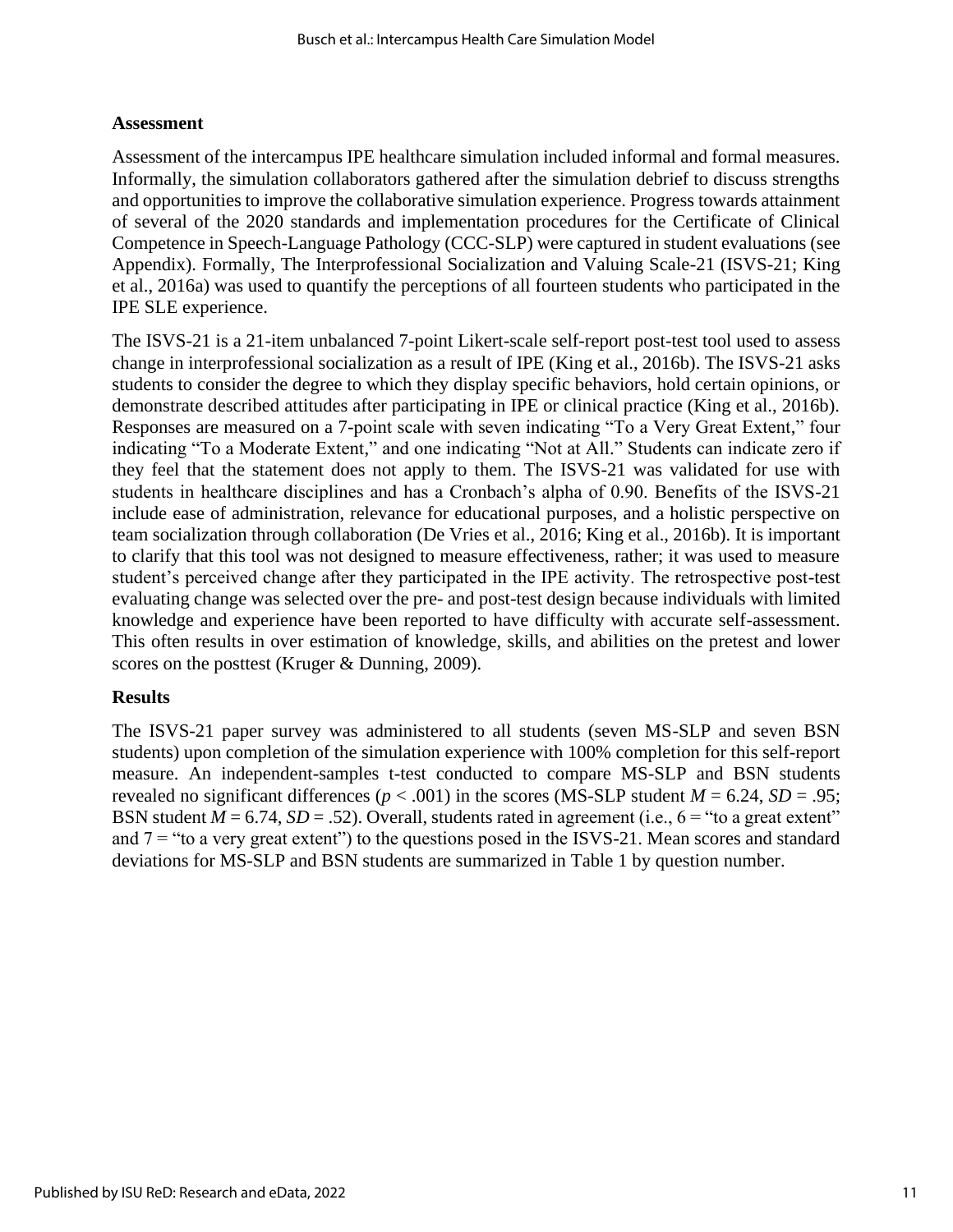### **Table 1**

| <b>Question</b>  | $MS-SLP M$ | <b>MS-SLP SD</b> | BSN M            | <b>BSN SD</b>    |
|------------------|------------|------------------|------------------|------------------|
| $\mathbf{1}$     | 5.5        | 0.84             | 6.29             | $0.76\,$         |
| $\mathbf{2}$     | 6          | $0.82\,$         | 6.86             | 0.38             |
| 3                | 6.29       | 1.11             | $\boldsymbol{7}$ | $\boldsymbol{0}$ |
| $\overline{4}$   | 6.43       | 0.79             | 6.71             | 0.49             |
| $\mathfrak{S}$   | 6.71       | $0.76\,$         | 6.86             | 0.38             |
| $\boldsymbol{6}$ | 6.14       | $1.21\,$         | 6.29             | $0.76\,$         |
| $\tau$           | 6          | $0.82\,$         | 5.86             | 0.90             |
| $8\,$            | 6.86       | $0.38\,$         | $\boldsymbol{7}$ | $\boldsymbol{0}$ |
| 9                | 6.43       | 0.53             | 6.57             | 0.79             |
| 10               | 5.71       | 1.25             | 6.71             | 0.49             |
| 11               | 6.43       | 1.13             | $\tau$           | $\boldsymbol{0}$ |
| 12               | 5.86       | $1.07\,$         | 6.86             | 0.38             |
| 13               | 6.29       | $1.11\,$         | 6.86             | $0.38\,$         |
| 14               | 6.71       | 0.49             | 6.71             | 0.49             |
| 15               | 5.86       | 1.07             | 6.57             | 0.53             |
| 16               | 6.71       | $0.76\,$         | 6.86             | 0.38             |
| $17\,$           | 6.29       | 1.11             | $\overline{7}$   | $\boldsymbol{0}$ |
| 18               | 5.86       | $1.07\,$         | 6.71             | 0.49             |
| 19               | $\sqrt{6}$ | $\,1\,$          | 6.86             | $0.38\,$         |
| $20\,$           | 6.29       | $1.11\,$         | $\overline{7}$   | $\boldsymbol{0}$ |
| 21               | 6.71       | $0.78\,$         | $\boldsymbol{7}$ | $\boldsymbol{0}$ |

*Summary of Means and Standard Deviations for MS-SLP and BSN*

*Note.* Summary of means and standard deviations for the Interprofessional Socialization and Valuing Scale-21 (ISVS-21). *M* = Mean; *SD* = Standard Deviation. Per copyright license, authors did not include ISVS-21 questions. "Used under license from Holland Bloorview Kids Rehabilitation Hospital, Toronto."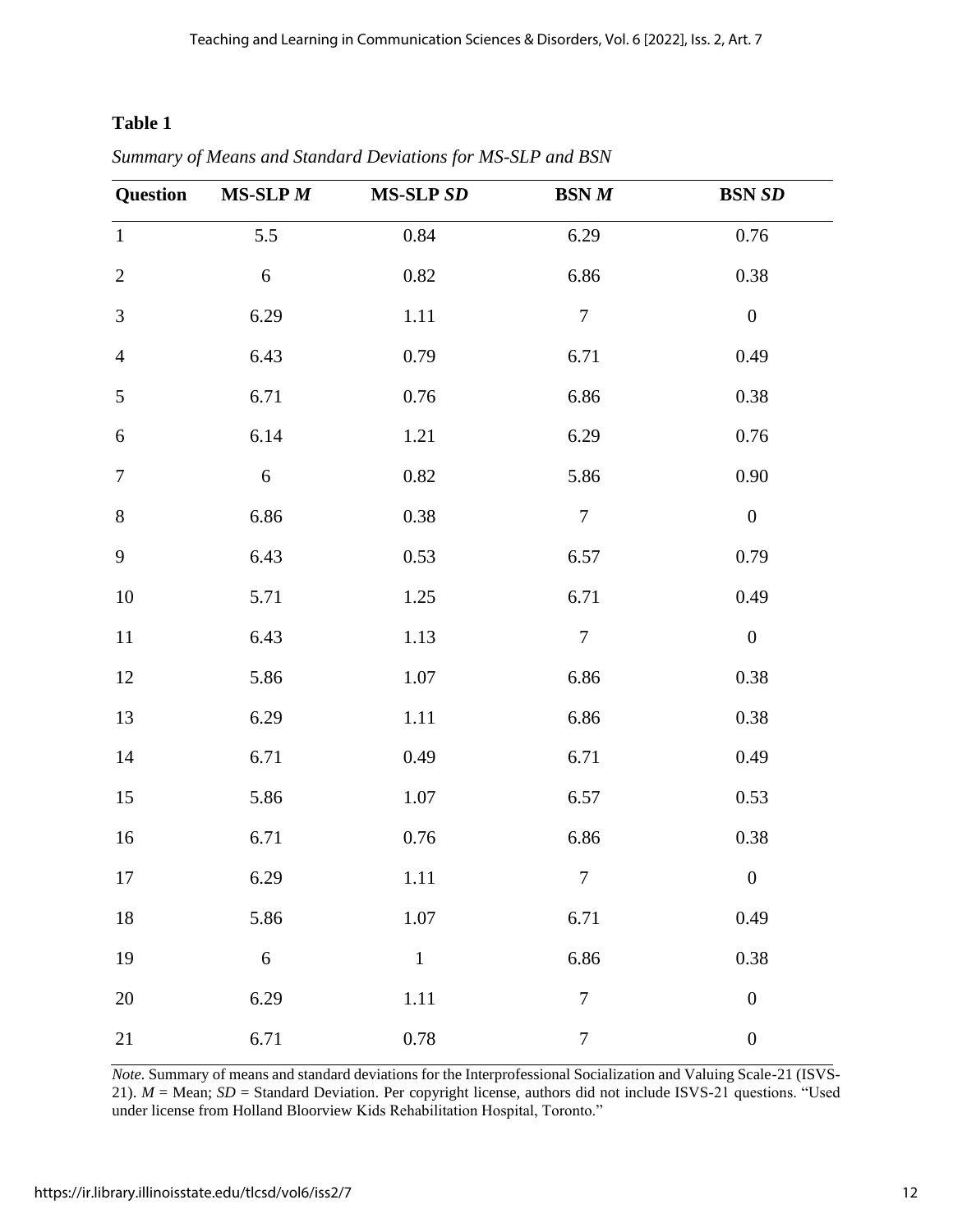The simulation collaborator's informal assessment of the simulation experience resulted in three agreed upon areas for improvement amid universal feelings of a successful partnership. All collaborators were eager for the partnership to continue. Identified areas of improvement with rationales are summarized in Figure 4.

#### **Figure 4**

*Informal Assessment of SLE*

| <b>Areas of Improvement</b>                | <b>Rationales</b>                         |  |
|--------------------------------------------|-------------------------------------------|--|
| Provide less scenario specific information | Maintain authenticity                     |  |
|                                            | Simulation occasionally felt too scripted |  |
| Dedicate more time to cross-disciplinary   | Students completed assigned discipline    |  |
| interaction                                | roles in parallel (i.e., working next to  |  |
|                                            | instead of with each other)               |  |
| Develop a peer feedback form               | Emphasize critical thinking and self-     |  |
|                                            | reflection                                |  |
|                                            | Facilitate rich, meaningful discussion    |  |

#### **Discussion**

The assessment results of the collaborative simulation strongly suggest that the experience was mutually beneficial for the MS-SLP and BSN students and is consistent with other studies that provide positive commentary about the ability to work collaboratively with other professionals (Kleib et al., 2021; Lewis et al., 2018; Oxelmark et al., 2017). This is noted by the unanimous desire of the simulation collaborators to continue the partnership as well as the lack of statistical significance between MS-SLP and BSN student responses on the ISVS-21.

**Strengths.** MS-SLP and BSN students reported that they felt confident with describing their professional role to other professionals (item 8 on ISVS-21: MS-SLP student  $M = 6.86$ ; BSN student  $M = 7$ ). Several studies noted improved confidence and a better understanding of other professional roles after participating in IPE SLEs (Copley et al., 2007; Eichorn et al., 2020; Oxelmark et al., 2017; Weir-Mayta et al., 2020). Overall, communication between team members was encouraging as MS-SLP and BSN students reported a greater understanding of their roles and the roles of other collaborative team members as a result of their participation in the IPE SLE (item 11 on ISVS-21: MS-SLP student  $M = 6.43$ ; BSN student  $M = 7$ ). This finding is consistent with Eichorn and colleagues who noted strengths as "flow of communication," not having to "fight for a chance to express themselves," and consistent communication with appropriate "turn-taking" (2020, p. 5). Recognition and a shared, positive respect for the unique roles and responsibilities of each team member is consistent with the IPEC competencies (Interprofessional Education Collaborative, 2016).

**Descriptive Differences.** Although not statistically significant, there were some minor descriptive differences between MS-SLP and BSN student ratings on the ISVS-21 that may serve as areas for improvement for the simulation collaborators. MS-SLP and BSN students reported mean scores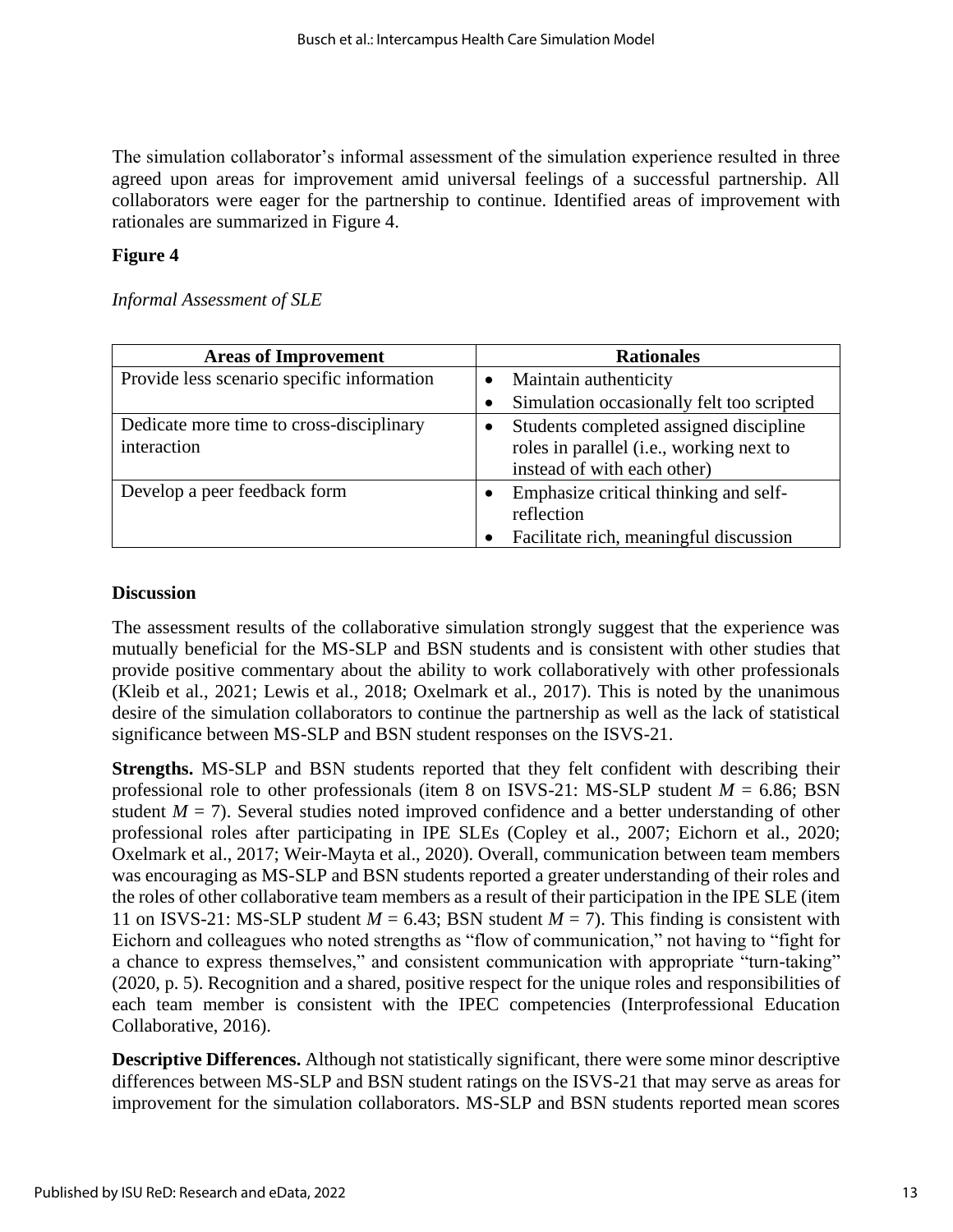of 5.5 and 6.29 respectively on item 1 of the ISVS-21 which asked students to rate the extent of change in their awareness of preconceived ideas when entering into team discussions as a result of the IPE. These mean scores are high on the 7-point scale, but are lower than the means for the other items on the ISVS-21. Oxelmark and colleagues (2017) had similar findings as students in their SLE learned new information about other professions that confronted previous perceptions they had. Two additional targets for improvement are enhanced opportunities for patient collaboration and professional leadership. Not only did the SP provide feedback reminding the students of the need for self-determination for the patient during the scenarios, but the response to item 12 on the ISVS-21 revealed students did not perceive great change in their comfort engaging in shared decision making with clients (MS-SLP student  $M = 5.86$  and BSN student  $M = 6.86$ ). Communication between patients, families, and healthcare professionals is essential for the management of diseases and disorders and helps promote a holistic plan of care and enhance safety (Interprofessional Education Collaborative, 2016). Although still trending towards the higher end of the 7-point scale (MS-SLP  $M = 6.14$  and BSN students  $M = 6.29$ ), student responses on item 6 of the ISVS-21 suggested potential to build leadership opportunities into the SLEs. With SLPs and audiologists in various settings feeling between "Not very prepared" and "Somewhat prepared" to lead an ICP team, opportunities for leadership should be developed (American Speech-Language-Hearing Association, 2019). Further, comfort in a leadership role and the ability to support collaborative efforts is noted as integral in the IPEC core competencies (Interprofessional Education Collaborative, 2016).

#### **Limitations**

**Time Commitment.** Faculty or staff with restrictive workloads or limited reassignment time may find this type of simulation partnership unrealistic. As described in this paper, there is a need for substantial time investment upfront to prepare for the experience. It would be expected, however, that the time needed for future collaborations once the partnership is established, would be greatly reduced. Student time may also be a concern for programs with rigid curricular and clinical schedules. In this model, the cross disciplinary student pairing was a part of all stages of the simulation (pre-brief to debrief). Because of the differences in schedules and even location of programs, most students connected in the evenings after classes and clinicals were complete, thus extending their work day. Additionally, there was variability in depth and breadth of student collaborations and preparation for this simulation. The simulation collaborators recognized the need for more time devoted to cross-disciplinary students' connection as a point of improvement. The benefits of the simulation should be weighed carefully against the time requirements.

**Location and Space.** Location and space may also pose limitations on the broad application of this model. The participating programs were physically distanced by a one-hour drive. Given that the simulation only required students to travel the distance once during the semester, this was not seen as an undue burden. Facilitators on the other hand required more travel for planning. A physical space was necessary for the simulation described. It was also important to the simulation facilitators that the physical space be as authentic to a typical inpatient setting as possible. The SP reduced the need for an expensive high-tech mannequin. However, an initial investment to outfit the facility with traditional hospital room materials would be required. The simulation facility used for this SLE charged programs a fee for services and space. Because clinical simulations are already a well-established practice in nursing programs, the nursing program participating in this collaboration already budgeted the fee as a part of their annual expenses; however, the MS-SLP program did not. The MS-SLP program fee was waived for the initial simulation, but cost for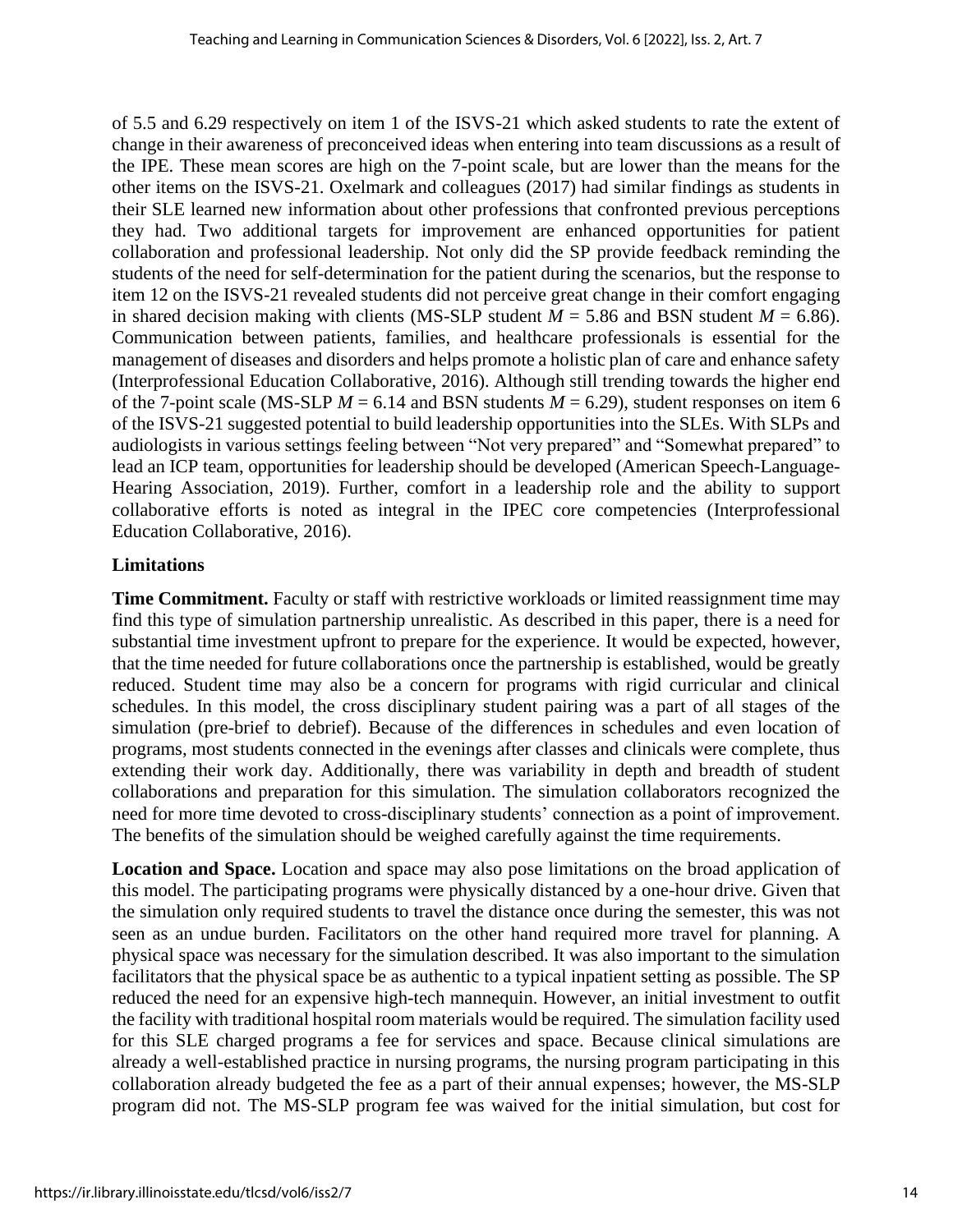future use of the simulation facility was prohibitive to continue. Future collaborations will likely need to utilize a campus or community space that does not require a substantial fee for use and allows for adaptation of the space to look like a hospital room for greater authenticity. With the pivot to virtual work and telepractice services and increased comfort with collaborative documents as a result of the pandemic, future collaborations may consider converting this model to fit an authentic telepractice scenario. Adapting the model for telehealth services would be one method for reducing the barriers of location, travel time, and facility space between participating programs.

#### **Conclusion**

Measures of this IPE SLE model suggest not only feasibility but mutual benefit to participants. SLP and nursing programs that have limited access to medical facilities and complimentary medical specialties at their home institution may find this IPE clinical simulation model beneficial in expanding opportunities to support interprofessional socialization and professional competencies. IPE SLEs allow students to gain collaborative communication and problem-solving skills that are essential for student confidence and ability to lead. Further, these experiences within clinical education programs lead to a holistic service delivery model and better patient outcomes. The model presented may help facilitate IPE across campuses to address needs within the curriculum and needs within healthcare as a whole.

#### **Disclosures**

No relevant financial or nonfinancial relationships to disclose.

#### **References**

- American Association of Colleges of Nursing (2021). The essentials: Core competencies for professional nursing nursing education. <https://www.aacnnursing.org/Portals/42/AcademicNursing/pdf/Essentials-2021.pdf>
- American Speech-Language-Hearing Association (2020). 2020 standards and implementation procedures for the certificate of clinical competence in speech-language pathology. <https://www.asha.org/certification/2020-slp-certification-standards/>
- American Speech-Language-Hearing Association (2019). Interprofessional practice survey results. [https://www.asha.org/siteassets/surveys/2019-interprofessional-practice-survey](https://www.asha.org/siteassets/surveys/2019-interprofessional-practice-survey-results.pdf)[results.pdf](https://www.asha.org/siteassets/surveys/2019-interprofessional-practice-survey-results.pdf)
- Burkard, R. F., Apel, K., Jette, D. U., Lewis, N. P., Moore, R. E., Page, J. L., Rambur, B., Turner, R. G., Shepard, N. T., McNeilly, L. G., Brown, J., Fagan, E. C., & Nunez, L. M. (2013). *Final report: Interprofessional education*. Ad Hoc Committee on Interprofessional Education. [https://www.asha.org/siteassets/reports/report-ad-hoc-committee-on](https://www.asha.org/siteassets/reports/report-ad-hoc-committee-on-interprofessional-education.pdf)[interprofessional-education.pdf](https://www.asha.org/siteassets/reports/report-ad-hoc-committee-on-interprofessional-education.pdf)
- Carnegie Classification of Institutions of Higher Education. (2018). 2018 update facts & figures: Descriptive highlights. [https://carnegieclassifications.iu.edu/downloads/CCIHE2018-](https://carnegieclassifications.iu.edu/downloads/CCIHE2018-FactsFigures.pdf) [FactsFigures.pdf](https://carnegieclassifications.iu.edu/downloads/CCIHE2018-FactsFigures.pdf)
- Clinard, E. S., & Dudding, C. C. (2019). Integrating simulations into communication sciences and disorders clinical curriculum: Impact of student perceptions. *American Journal of Speech-Language Pathology, 28,* 136-147.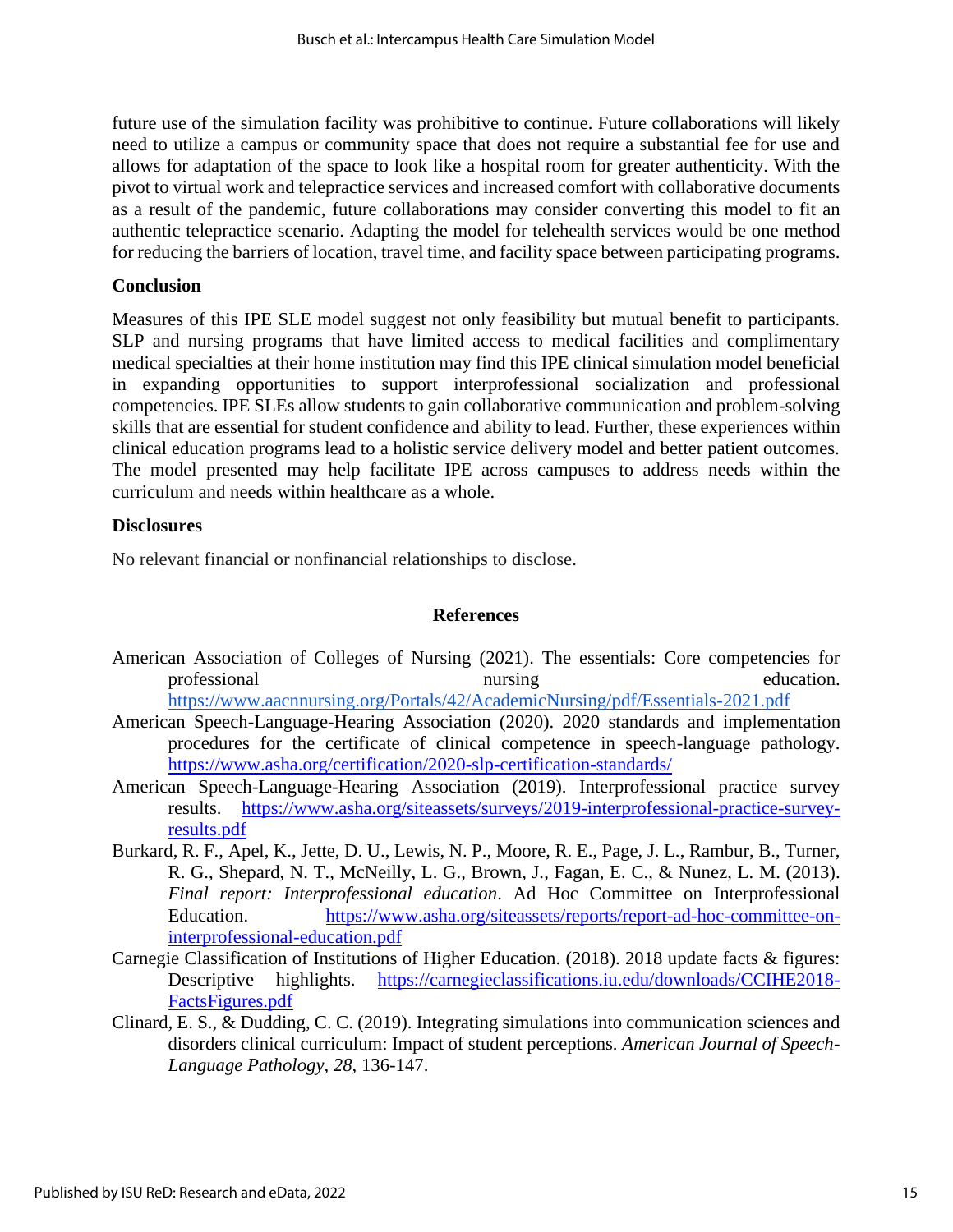- Copley, J. A., Allison, H. D., Hill, A. E., Moran, M. C., Tait, J. A. & Day, T. (2007). Making interprofessional education real: A university clinic model. *Australian Health Review, 31*(3)*,* 351-357.
- Council on Academic Accreditation (2020). Standards for accreditation of graduate education programs in audiology and speech-language pathology. <https://caa.asha.org/siteassets/files/accreditation-standards-for-graduate-programs.pdf>
- DeVries, D. R., Woods, S., Fulton, L., & Jewell, G. (2016). The validity and reliability of the interprofessional socialization and valuing scale for therapy professionals. *Work: A Journal of Prevention, Assessment & Rehabilitation, 53,* 621-630.
- Dudding, C. C., & Nottingham, E. E. (2018). A national survey of simulation use in university programs in communication sciences and disorders. *American Journal of Speech-Language Pathology, 27,* 71-81.
- Eichorn, N. Zarn, M., Moncrieff, D., Sposto, C., Lee, S., Hoffman, J. E., Levy, M., & Caplan, J. (2020). Original interprofessional simulations to train students in csd and related health professions in team-based health care. *Communication Disorders Quarterly.*  <https://doi.org/10.1177%2F1525740120942127>
- Goldberg, L. R. (2015). The importance of interprofessional education for students in communication sciences and disorders. *Communication Disorders Quarterly, 36*(2)*,* 121- 125.
- Guraya, S. Y. & Barr, H. (2018). The effectiveness of interprofessional education in healthcare: A systematic review and meta-analysis. *Kaohsiung Journal of Medical Sciences, 34,* 160- 165.<https://doi.org/10.1016/j.kjms.2017.12.009>
- Institute of Medicine (2015). Measuring the impact of interprofessional education on collaborative practice and patient outcomes. Washington, DC: The National Academies Press.
- International Nursing Association for Clinical Simulation and Learning Standards Committee (2016a). INACSL standards of best practice: Simulation<sup>SM</sup> Debriefing. *Clinical Simulation in Nursing, 12*(S)*,* S21-S25.<https://dx.doi.org/10.1016/j.ecns.2016.09.008>
- International Nursing Association for Clinical Simulation and Learning Standards Committee (2016b). INACSL standards of best practice: Simulation<sup>SM</sup> simulation design. *Clinical Simulation in Nursing, 12*(S), S5–S12. [http://dx.doi.org/10.1016/ j.ecns.2016.09.005](http://dx.doi.org/10.1016/%20j.ecns.2016.09.005)
- International Nursing Association for Clinical Simulation and Learning Standards Committee. (2016c). INACSL standards of best practice: Simulation<sup>SM</sup> simulation-enhanced interprofessional education (sim-IPE). *Clinical Simulation in Nursing, 12*(S), S34-S38. <http://dx.doi.org/10.1016/j.ecns.2016.09.011>
- Interprofessional Education Collaborative (2016). Core competencies for interprofessional collaborative practice: 2016 update.<https://ipec.memberclicks.net/assets/2016-Update.pdf>
- Kaldheim, H. K. A., Fossum, Mariann, Munday, J, Johnsen, K. M. F., Slettebø, Å (2020). A qualitative study of perioperative nursing students' experiences of interprofessional simulation-based learning. *Journal of Clinical Nursing, 30,* 174-187. <https://doi.org/10.1111/jocn.15535>
- King, G., Orchard, C., & Khalili, H. (2016a). Interprofessional socialization and valuing scale-21 (ISVS-21). [Database record]. Flintbox. [https://hollandbloorview.flintbox.com/technologies/ef3f34e4-9b51-41c1-bdae-](https://hollandbloorview.flintbox.com/technologies/ef3f34e4-9b51-41c1-bdae-8bd94243390d)[8bd94243390d](https://hollandbloorview.flintbox.com/technologies/ef3f34e4-9b51-41c1-bdae-8bd94243390d)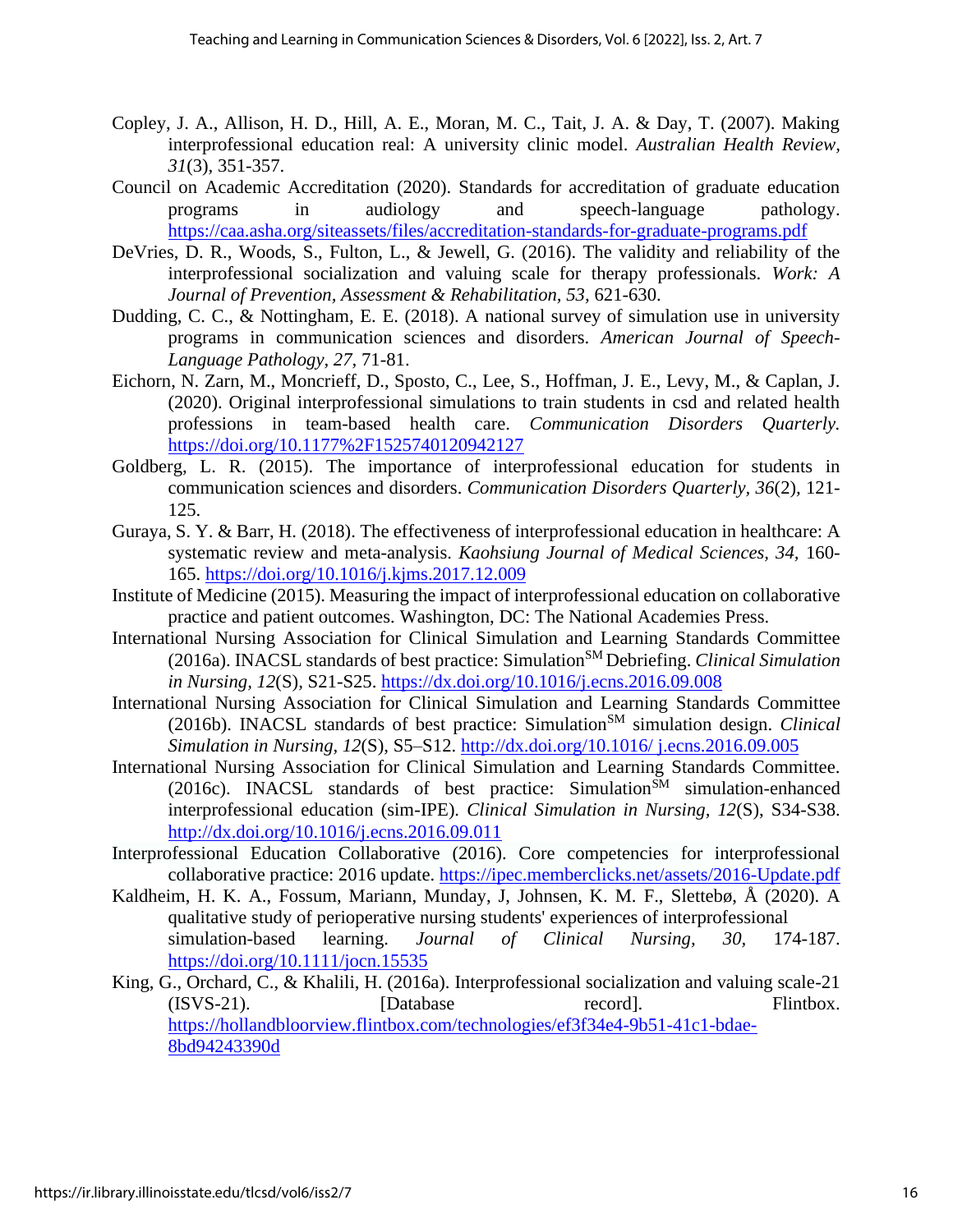- King, G., Orchard, C., Khalili, H. & Avery, L. (2016b). Refinement of the interprofessional socialization and valuing scale (ISVS-21) and development of 9-item equivalent versions. *Journal of Continuing Education in the Health Professions, 36*(3)*,* 171-177.
- Kleib, M., Jackman, D., & Duarte-Wisnsky, U. (2021). Interprofessional simulation to promote teamwork and communication between nursing and respiratory therapy students: A mixedmethod research study. *Nurse Education Today, 99,* 1-6. <https://doi.org/10.1016/j.nedt.2021.104816>
- Kruger, J. & Dunning, D. (2009). Unskilled and unaware of it: How difficulties in recognizing one's own incompetence lead to inflated self-assessments. *Journal of Personality and Social Psychology, 1,* 30-46.
- Lewis, A., Rudd, C. J., & Mills, B. (2018). Working with children with autism: An interprofessional simulation-based tutorial for speech pathology and occupational therapy students. *Journal of Interprofessional Care, 32*(2)*,* 242-244. <https://doi.org/10.1080/13561820.2017.1388221>
- Mezirow, J. (1997). Transformative learning: Theory to practice. *New Directions for Adult and Continuing Education, 74,* 5–12.
- Nestel, D. & Bearman, M. (Eds.). (2015). Simulated patient methodology: Theory, evidence, and practice. Wiley Blackwell.
- Olson, R. & Bialocerkowski, A. (2014). Interprofessional education in allied health: A systematic review. *Medical Education, 48,* 236-246. <https://doi.org/10.1111/medu.12290>
- Oxelmark, L., Nordahl Amoroe, T., Carlzon, L. & Rystedt, H. (2017). Students' understanding of teamwork and professional roles after interprofessional simulation - a qualitative analysis. *Advances in Simulation, 2*(8), 1-8. <https://doi.org/10.1186/s41077-017-0041-6>
- Potter, N. L. & Allen, M. (2013). Clinical swallow exam for dysphagia: A speech pathology and nursing simulation experience. *Clinical Simulation in Nursing, 9*(10)*,* e461-e464.
- Roberts, S. D., Lindsey, P., & Limon, J. (2019). Assessing students' and health professionals' competency learning from interprofessional education collaborative workshops. *Journal of Interprofessional Care, 33*(1)*,* 38-46. <https://doi.org/10.1080/13561820.2018.1513915>
- Rutherford-Hemming, T. (2012). Simulation methodology in nursing education and adult learning theory. *Adult Learning, 23*(3)*,* 129-137.
- Rutherford-Hemming, T., Lioce, L., & Breymier, T. (2019). Guidelines and essential elements for prebriefing. *Society for Simulation in Healthcare, 14*(6)*,* 409-414.
- Saldanha, K., Myler, L., & Seurynck, K. (2020). Building interpersonal care teamwork skills in a virtual IPE simulation event. *Social Work with Groups, 45*(1), 39-45. <https://doi.org/10.1080/01609513.2020.1859073>
- Shorland, J., Morris, C., & Stephens, D. (2018). Simulation speaks for itself: Building speechlanguage pathology students' confidence through high quality simulation within a workplace clinical placement. *Focus on Health Professional Education: A Multi-Professional Journal, 19*(2)*,* 53–67. <https://doi.org/10.11157/fohpe.v19i2.218>
- Weir-Mayta, P., Green, S., Abbott, S., & Urbina, D. (2020). Incorporating ipe and simulation experiences into graduate speech-language pathology training. *Cogent Medicine, 7*(1)*,* 1- 16. <https://doi.org/10.1080/2331205X.2020.1847415>
- World Health Organization. (2010). *Framework for action on interprofessional education and collaborative practice.* [http://www.who.int/hrh/resources/framework\\_action/en/](http://www.who.int/hrh/resources/framework_action/en/)